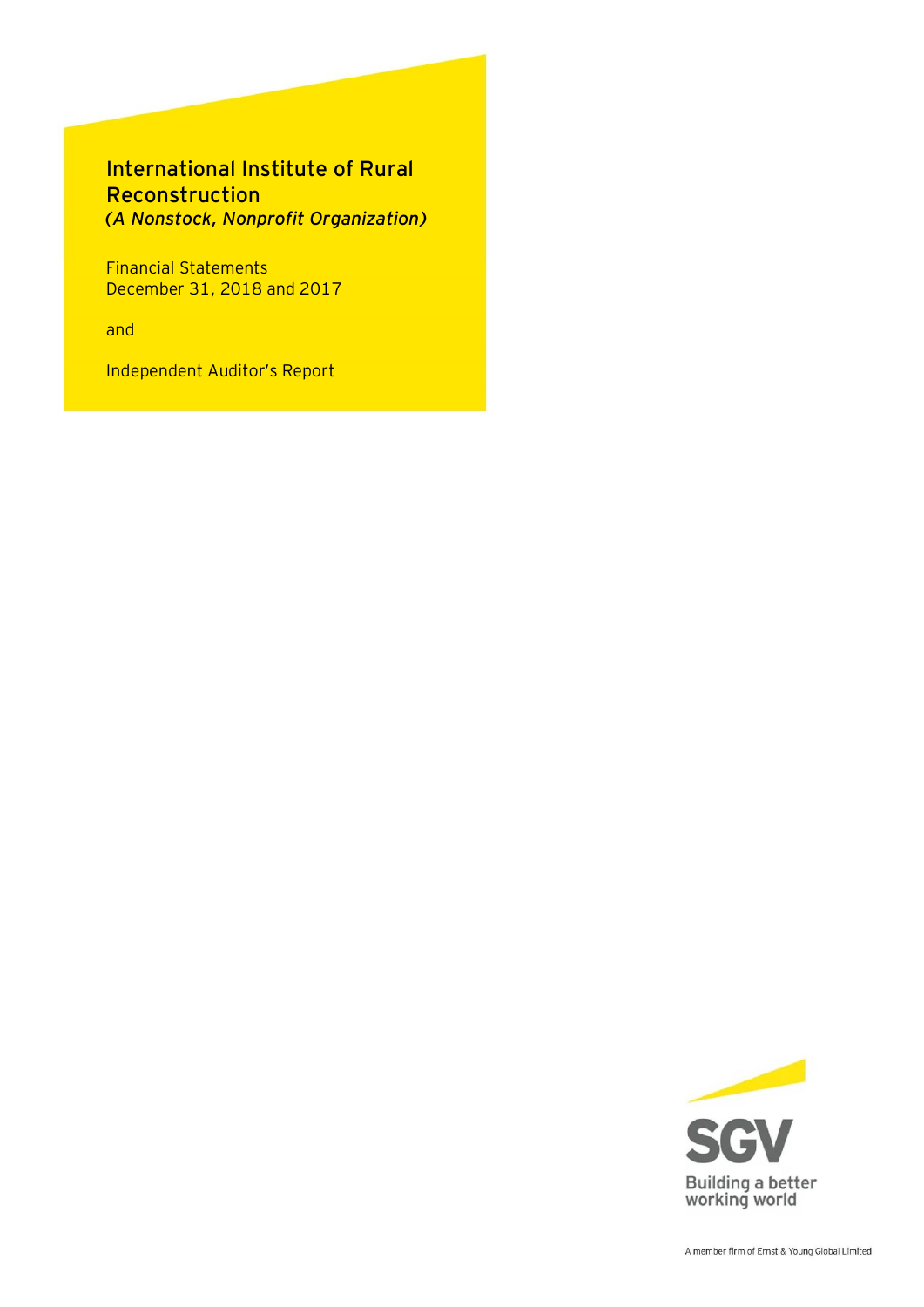

6760 Ayala Avenue 1226 Makati City Philippines

SyCip Gorres Velayo & Co. Tel: (632) 891 0307 Fax: (632) 819 0872 ey.com/ph

BOA/PRC Reg. No. 0001, October 4, 2018, valid until August 24, 2021 SEC Accreditation No. 0012-FR-5 (Group A), November 6, 2018, valid until November 5, 2021

## **INDEPENDENT AUDITOR'S REPORT**

The Board of Trustees International Institute of Rural Reconstruction

## **Report on the Audit of the Financial Statements**

We have audited the financial statements of International Institute of Rural Reconstruction (the Institute), a nonstock, nonprofit organization incorporated in Delaware, United States of America, which comprise the statements of financial position as at December 31, 2018 and 2017, and the statements of activities and changes in net assets and statements of cash flows for the years then ended, and a summary of significant accounting policies and other explanatory information.

In our opinion, the financial statements present fairly, in all material respects, the financial position of the Institute as at December 31, 2018 and 2017, and the results of its activities and its cash flows for the years then ended in conformity with U.S. generally accepted accounting principles.

## **Basis for Opinion**

We conducted our audits in accordance with International Standards on Auditing (ISAs). Our responsibilities under those standards are further described in the *Auditor's Responsibilities for the Audit of the Financial Statements* section of our report. We are independent of the Institute in accordance with the Code of Ethics for Professional Accountants in the Philippines (Code of Ethics) together with the ethical requirements that are relevant to our audit and we have fulfilled our other ethical responsibilities in accordance with these requirements and the Code of Ethics. We believe that the audit evidence we have obtained is sufficient and appropriate to provide a basis for our opinion.

## **Responsibilities of Management and Those Charged with Governance for the Financial Statements**

Management is responsible for the preparation and fair presentation of these financial statements in accordance with U.S. generally accepted accounting principles, and for such internal control as management determines is necessary to enable the preparation of financial statements that are free from material misstatement, whether due to fraud or error.

In preparing the financial statements, management is responsible for assessing the Institute's ability to continue as a going concern, disclosing, as applicable, matters related to going concern and using the going concern basis of accounting unless management either intends to liquidate the Institute or to cease operations, or has no realistic alternative but to do so.

Those charged with governance are responsible for overseeing the Institute's financial reporting process.

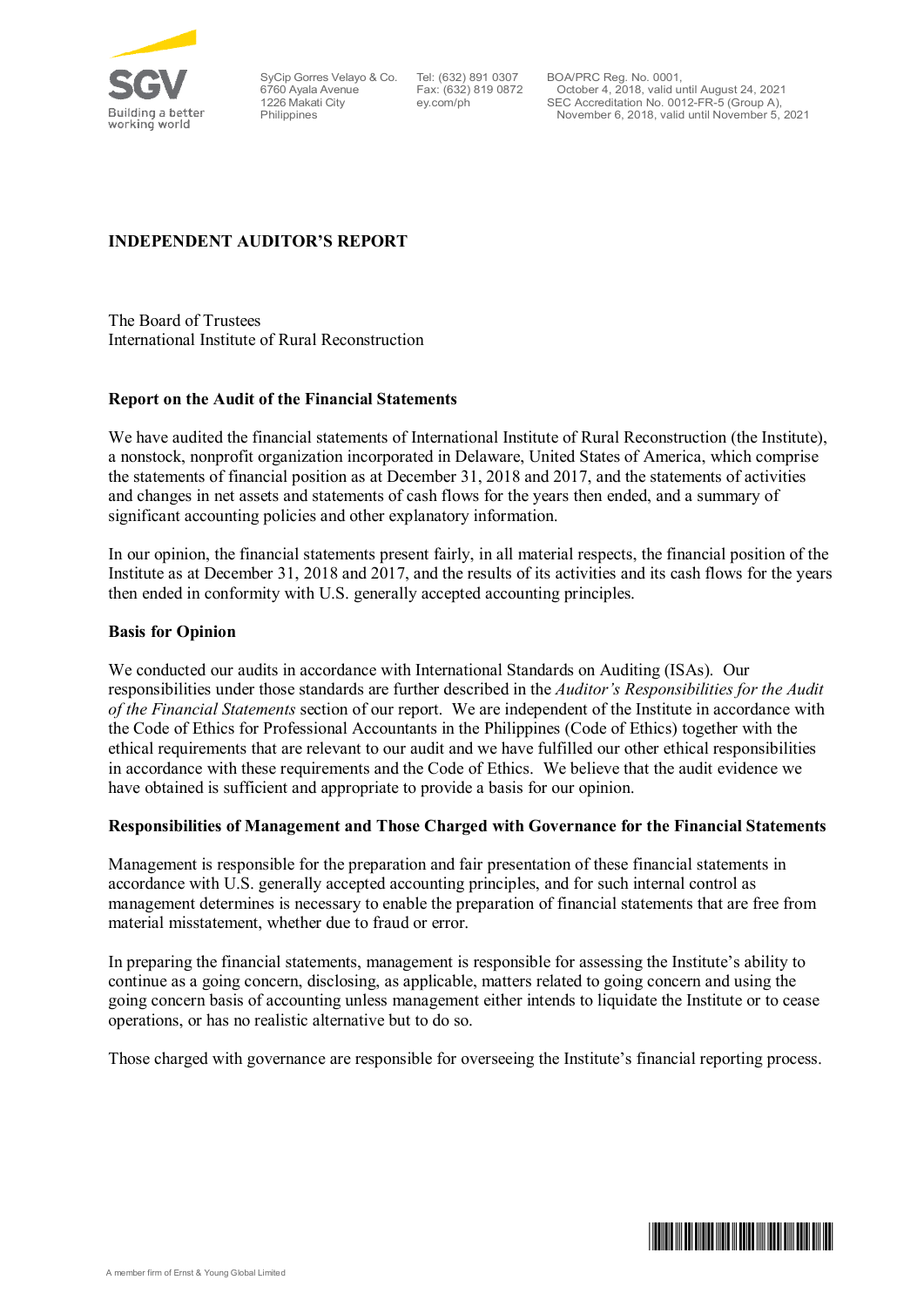

## **Auditor's Responsibilities for the Audit of the Financial Statements**

Our objectives are to obtain reasonable assurance about whether the financial statements as a whole are free from material misstatement, whether due to fraud or error, and to issue an auditor's report that includes our opinion. Reasonable assurance is a high level of assurance, but is not a guarantee that an audit conducted in accordance with PSAs will always detect a material misstatement when it exists. Misstatements can arise from fraud or error and are considered material if, individually or in the aggregate, they could reasonably be expected to influence the economic decisions of users taken on the basis of these financial statements.

As part of an audit in accordance with PSAs, we exercise professional judgment and maintain professional skepticism throughout the audit. We also:

- ∂ Identify and assess the risks of material misstatement of the financial statements, whether due to fraud or error, design and perform audit procedures responsive to those risks, and obtain audit evidence that is sufficient and appropriate to provide a basis for our opinion. The risk of not detecting a material misstatement resulting from fraud is higher than for one resulting from error, as fraud may involve collusion, forgery, intentional omissions, misrepresentations, or the override of internal control.
- ∂ Obtain an understanding of internal control relevant to the audit in order to design audit procedures that are appropriate in the circumstances, but not for the purpose of expressing an opinion on the effectiveness of the Institute's internal control.
- ∂ Evaluate the appropriateness of accounting policies used and the reasonableness of accounting estimates and related disclosures made by management.
- ∂ Conclude on the appropriateness of management's use of the going concern basis of accounting and, based on the audit evidence obtained, whether a material uncertainty exists related to events or conditions that may cast significant doubt on the Institute's ability to continue as a going concern. If we conclude that a material uncertainty exists, we are required to draw attention in our auditor's report to the related disclosures in the financial statements or, if such disclosures are inadequate, to modify our opinion. Our conclusions are based on the audit evidence obtained up to the date of our auditor's report. However, future events or conditions may cause the Institute to cease to continue as a going concern.
- ∂ Evaluate the overall presentation, structure and content of the financial statements, including the disclosures, and whether the financial statements represent the underlying transactions and events in a manner that achieves fair presentation.

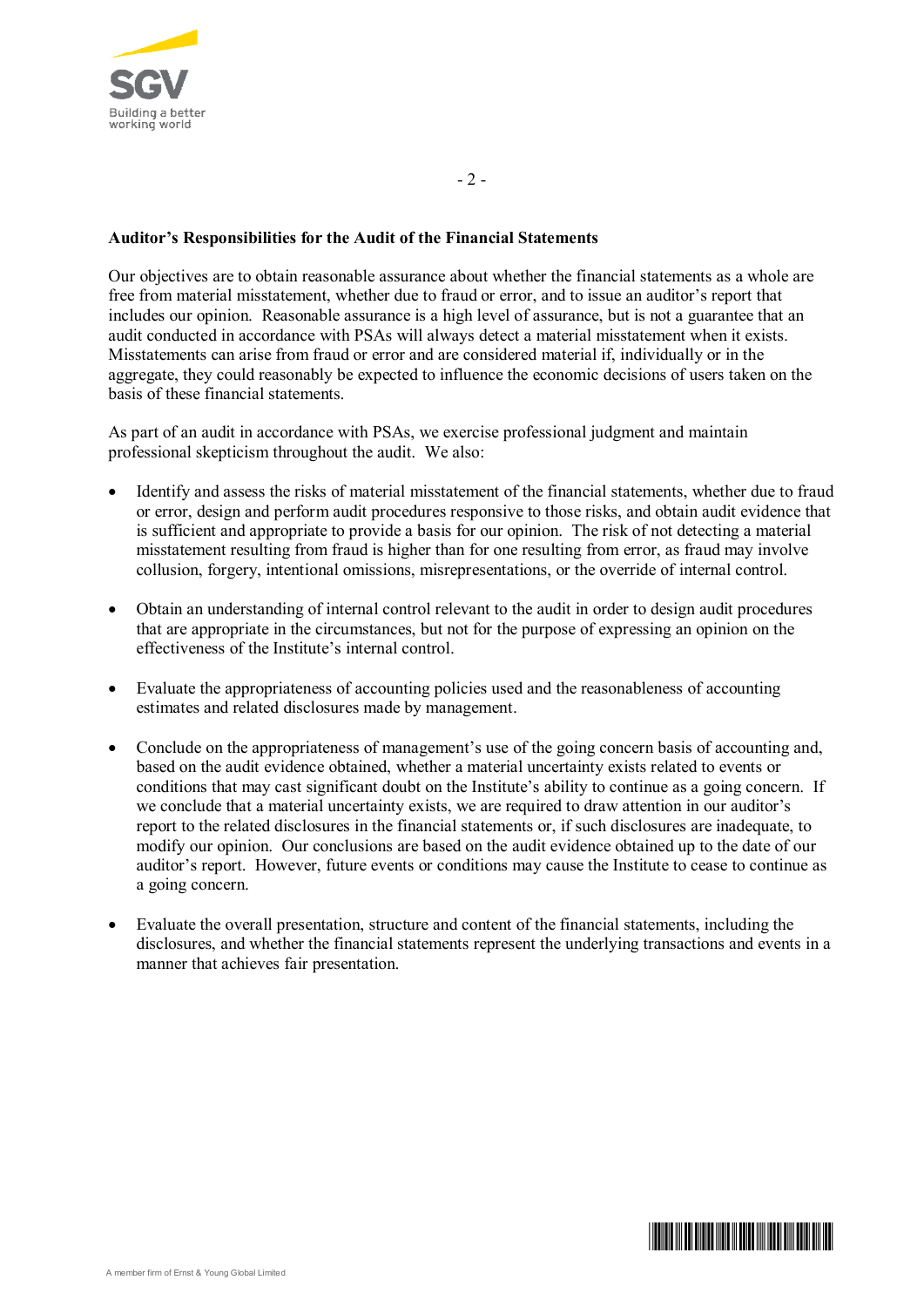

-3 -

We communicate with those charged with governance regarding, among other matters, the planned scope and timing of the audit and significant audit findings, including any significant deficiencies in internal control that we identify during our audit.

Christine G. Vallejo Partner

June 1, 2019

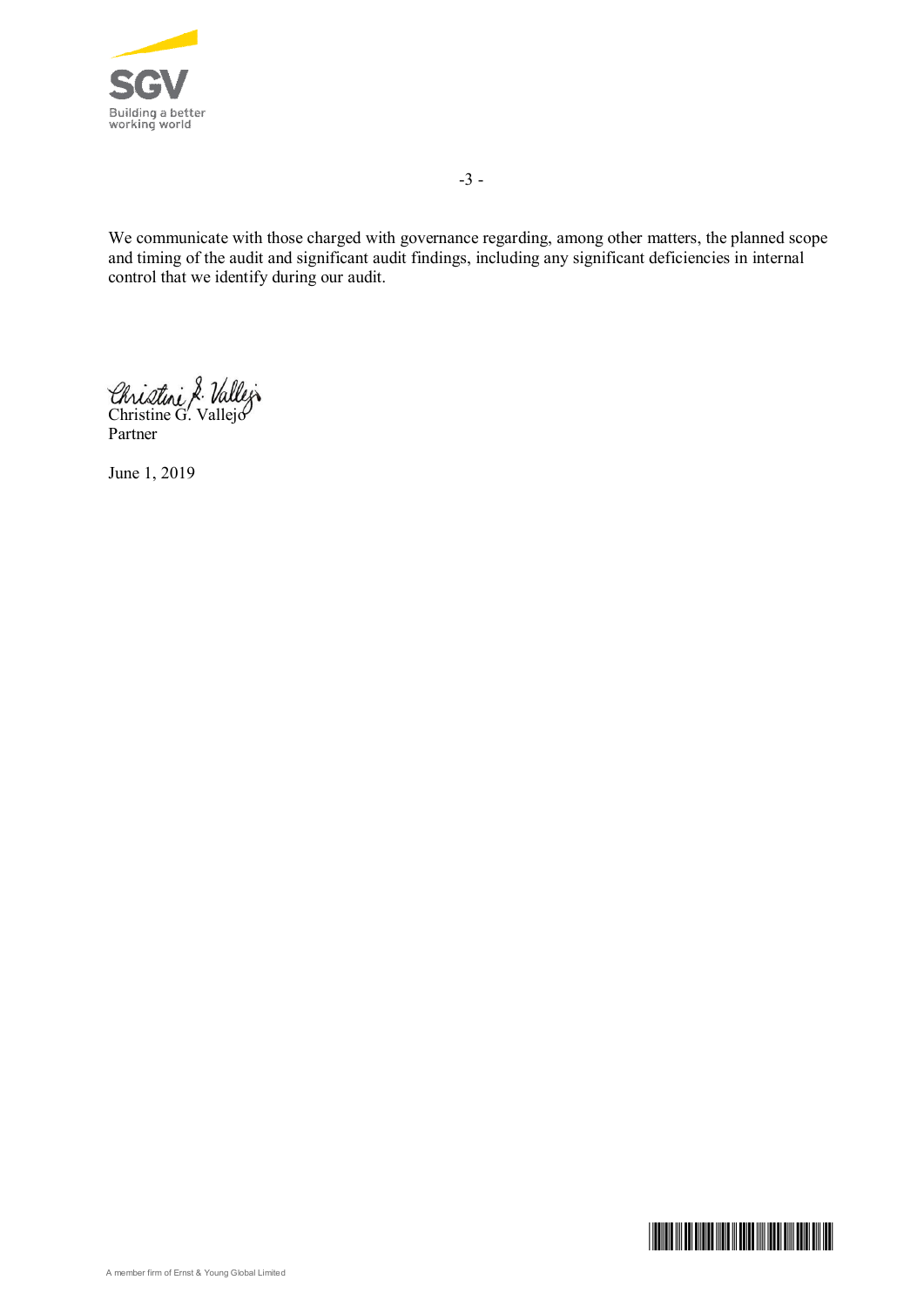## **INTERNATIONAL INSTITUTE OF RURAL RECONSTRUCTION (A Nonstock, Nonprofit Organization) STATEMENTS OF FINANCIAL POSITION**

|                                                         | December 31 |             |  |
|---------------------------------------------------------|-------------|-------------|--|
|                                                         | 2018        | 2017        |  |
| <b>ASSETS</b>                                           |             |             |  |
| <b>Current Assets</b>                                   |             |             |  |
| Cash and cash equivalents (Note 3)                      | \$1,949,858 | \$1,688,736 |  |
| Investments (Note 3)                                    | 663,552     | 756,541     |  |
| Current portion of contribution receivables (Note 4)    | 2,062,093   | 1,921,369   |  |
| Other receivables (Note 5)                              | 106,992     | 1,302,158   |  |
| Prepayments and other current assets                    | 25,619      | 23,025      |  |
| <b>Total Current Assets</b>                             | 4,808,114   | 5,691,829   |  |
| <b>Noncurrent Assets</b>                                |             |             |  |
| Noncurrent portion of contribution receivables (Note 4) | 1,537,275   | 315,381     |  |
| Property and equipment - net (Note 6)                   | 214,685     | 271,169     |  |
| Pension asset - net (Note 8)                            | 32,948      | 33,509      |  |
| Other noncurrent assets                                 | 42,706      |             |  |
| <b>Total Noncurrent Assets</b>                          | 1,827,614   | 620,059     |  |
|                                                         | \$6,635,728 | \$6,311,888 |  |
|                                                         |             |             |  |
| <b>LIABILITIES AND NET ASSETS</b>                       |             |             |  |
| <b>Liabilities</b>                                      |             |             |  |
| Accounts payable and other current liabilities (Note 7) | \$884,921   | \$319,151   |  |
| Other noncurrent liabilities                            | 2,107       | 1,282       |  |
| <b>Total Liabilities</b>                                | 887,028     | 320,433     |  |
| <b>Net Assets</b>                                       |             |             |  |
| Without donor restrictions (Note 9)                     | 1,842,049   | 4,193,184   |  |
| With donor restrictions (Note 9)                        | 3,906,651   | 1,798,271   |  |
| <b>Total Net assets</b>                                 | 5,748,700   | 5,991,455   |  |
|                                                         |             |             |  |
|                                                         | \$6,635,728 | \$6,311,888 |  |

*See accompanying Notes to Financial Statements.*

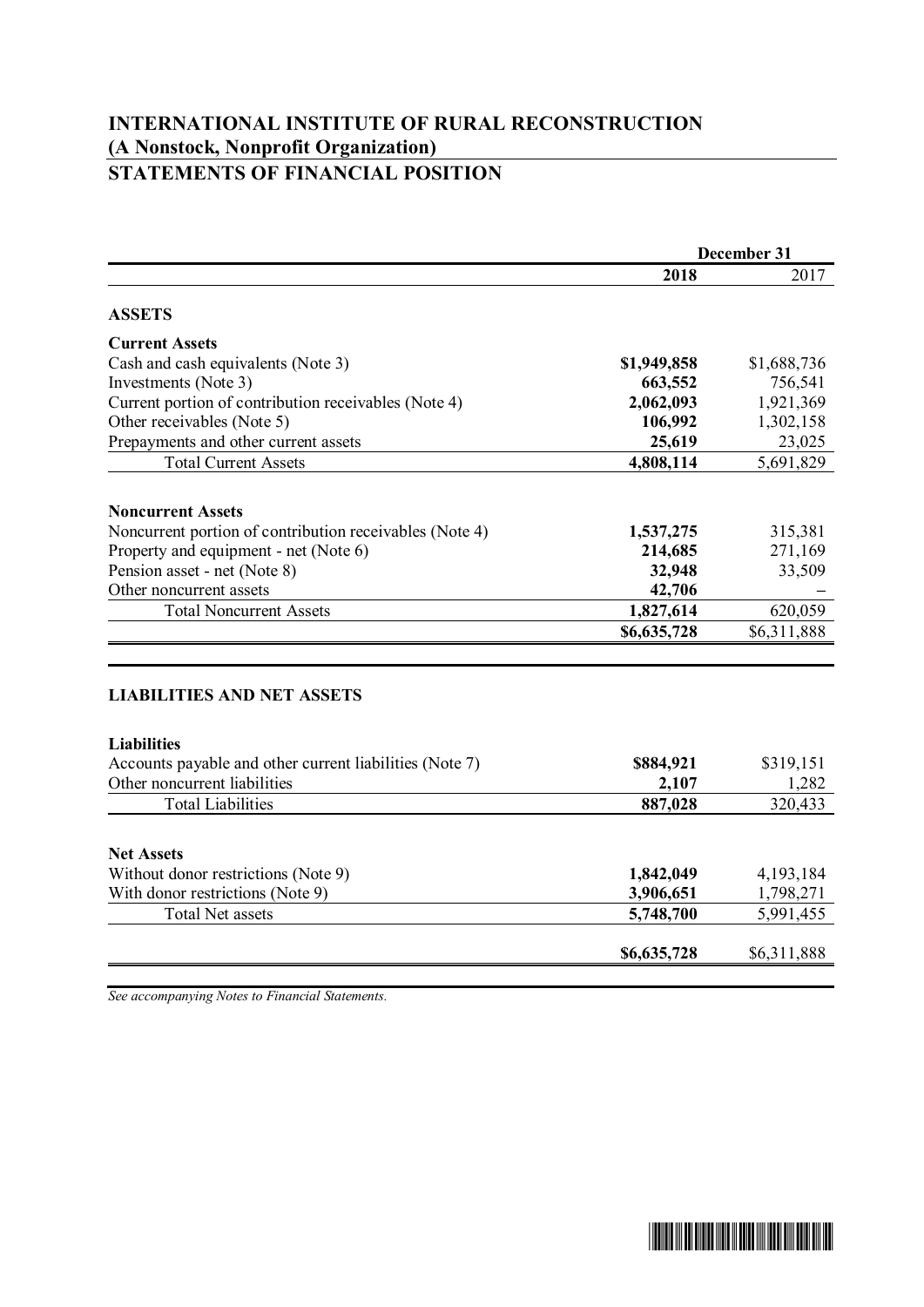## **INTERNATIONAL INSTITUTE OF RURAL RECONSTRUCTION (A Nonstock, Nonprofit Organization)**

# **STATEMENTS OF ACTIVITIES AND CHANGES IN NET ASSETS**

|                                                           | <b>Years Ended December 31</b> |                   |              |               |                          |             |
|-----------------------------------------------------------|--------------------------------|-------------------|--------------|---------------|--------------------------|-------------|
|                                                           |                                | 2018              |              |               | 2017                     |             |
|                                                           | <b>Without donor</b>           | With donor        |              | Without donor | With donor               |             |
|                                                           | restrictions                   | restrictions      | <b>Total</b> | restrictions  | restrictions             | Total       |
| <b>OPERATING ACTIVITIES</b>                               |                                |                   |              |               |                          |             |
| <b>Operating revenues:</b>                                |                                |                   |              |               |                          |             |
| Contributions/Grants                                      |                                |                   |              |               |                          |             |
| Foundations (Note 4)                                      | \$117,343                      | \$2,528,608       | \$2,645,951  | \$139,107     | \$1,836,007              | \$1,975,114 |
| Government                                                |                                | 1,321,232         | 1,321,232    |               | 226,918                  | 226,918     |
| Individual                                                | 881,718                        | 26,100            | 907,818      | 187,478       | 33,003                   | 220,481     |
| Corporation                                               | 39,275                         | 10                | 39,285       |               | 357,038                  | 357,038     |
| Use of campus facilities                                  | 556,538                        |                   | 556,538      | 636,790       |                          | 636,790     |
| Training courses, study missions and technical assistance | 142,207                        | -                 | 142,207      | 1,327,571     | $\qquad \qquad -$        | 1,327,571   |
| Workshops                                                 | 78,203                         |                   | 78,203       | 242,143       |                          | 242,143     |
| Publication sales                                         | 651                            |                   | 651          | 838           |                          | 838         |
| Others (Note 3)                                           | 20,682                         |                   | 20,682       | 244,663       |                          | 244,663     |
| Total operating revenues before releases                  | 1,836,617                      | 3,875,950         | 5,712,567    | 2,778,590     | 2,452,966                | 5,231,556   |
| Net assets released from restrictions:                    |                                |                   |              |               |                          |             |
| Satisfaction of program activities                        | 1,752,570                      | (1,752,570)       |              | 2,938,866     | (2,938,866)              |             |
| Expiration of time restrictions                           | 15,000                         | (15,000)          |              | 15,000        | (15,000)                 |             |
|                                                           | 3,604,487                      | 2,108,380         | 5,712,567    | 5,732,456     | (500, 900)               | 5,231,556   |
| <b>Operating expenses</b> (Notes 10 and 11):              |                                |                   |              |               |                          |             |
| Learning community                                        | 4,639,787                      |                   | 4,639,787    | 2,515,422     |                          | 2,515,422   |
| Applied learning                                          | 624,512                        | -                 | 624,512      | 1,180,364     | $\qquad \qquad -$        | 1,180,364   |
| Management and general                                    | 551,382                        |                   | 551,382      | 498,218       |                          | 498,218     |
| Fund raising                                              | 110,275                        | -                 | 110,275      | 76,132        | $\overline{\phantom{m}}$ | 76,132      |
|                                                           | 5,925,956                      | $\qquad \qquad -$ | 5,925,956    | 4,270,136     |                          | 4,270,136   |
|                                                           |                                |                   |              |               |                          |             |
| Change in net assets from operating activities            | (S2, 321, 769)                 | \$2,108,380       | (S213,389)   | \$1,462,320   | $(\$500,900)$            | \$961,420   |

 $\overline{\phantom{a}}$  for all that we have the first of  $\overline{\phantom{a}}$ 

*(Forward)*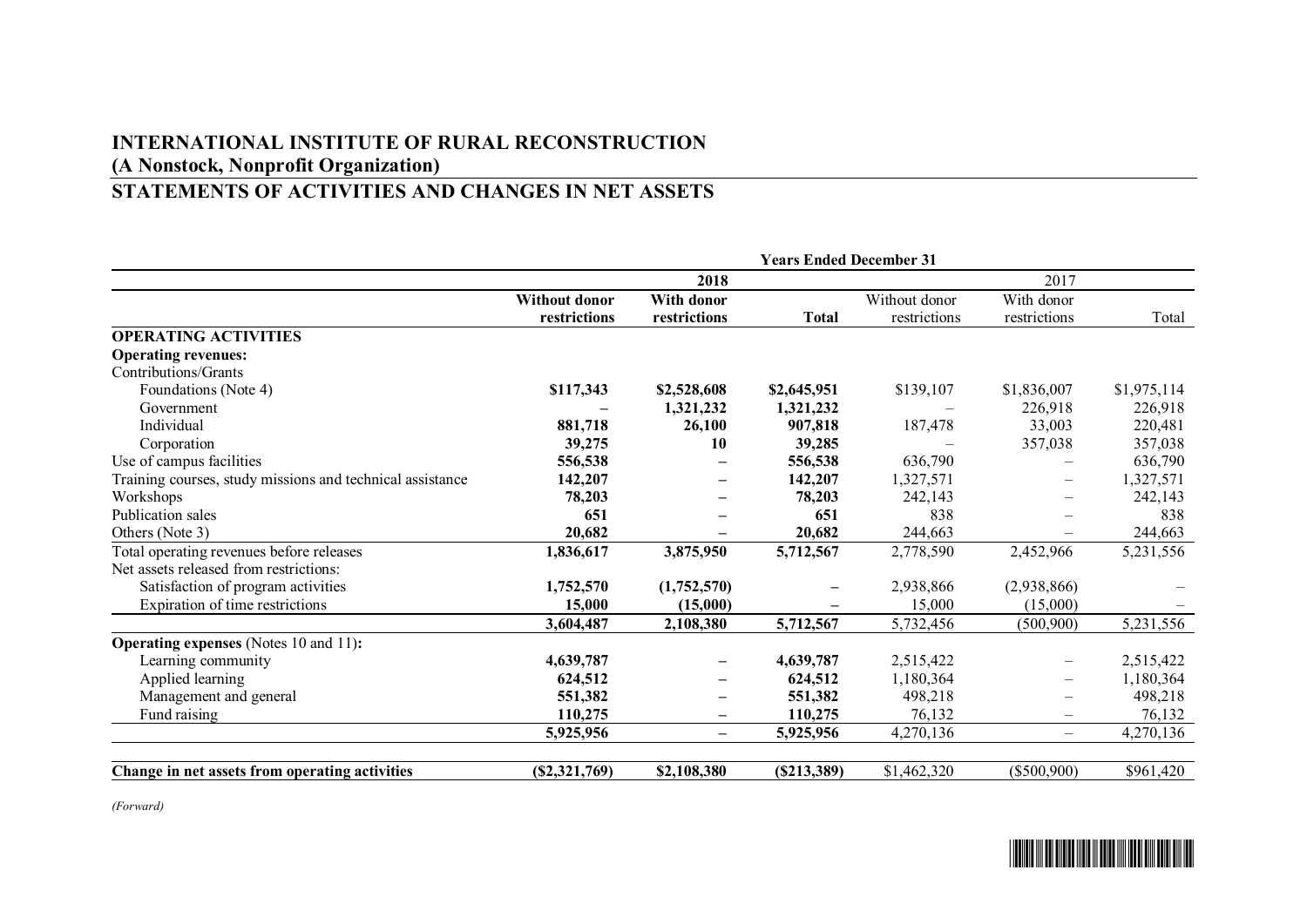|                                                    |                               |                            | <b>Years Ended December 31</b> |                               |                                           |             |
|----------------------------------------------------|-------------------------------|----------------------------|--------------------------------|-------------------------------|-------------------------------------------|-------------|
|                                                    |                               | 2018                       |                                |                               | 2017                                      |             |
|                                                    | Without donor<br>restrictions | With donor<br>restrictions | <b>Total</b>                   | Without donor<br>restrictions | With donor<br>restrictions                | Total       |
| <b>NON-OPERATING ACTIVITIES (Note 11)</b>          |                               |                            |                                |                               |                                           |             |
| <b>Contributions</b>                               | \$6,249                       | $S-$                       | \$6,249                        | $S-$                          | $S-$                                      | $S-$        |
| Interest income                                    | 799                           |                            | 799                            |                               |                                           |             |
| Interest expense                                   | (2, 435)                      | —                          | (2, 435)                       |                               | $\overline{\phantom{m}}$                  |             |
| Translation and exchange gain (loss)               | (28, 869)                     | —                          | (28, 869)                      | 50,993                        | $\qquad \qquad \overline{\qquad \qquad }$ | 50,993      |
| Others                                             | (5,110)                       | —                          | (5,110)                        |                               | $\overline{\phantom{0}}$                  |             |
| Change in net assets from non-operating activities | (29,366)                      |                            | (29,366)                       | 50,993                        |                                           | 50,993      |
| Change in net assets                               | (2,351,135)                   | 2,108,380                  | (242,755)                      | 1,513,313                     | (500,900)                                 | 1,012,413   |
| Net assets, beginning of the year                  | 4,193,184                     | 1,798,271                  | 5,991,455                      | 2,679,871                     | 2,299,171                                 | 4,979,042   |
| Net assets, end of the year                        | \$1,842,049                   | \$3,906,651                | \$5,748,700                    | \$4,193,184                   | \$1,798,271                               | \$5,991,455 |
|                                                    |                               |                            |                                |                               |                                           |             |

*See accompanying Notes to Financial Statements.*

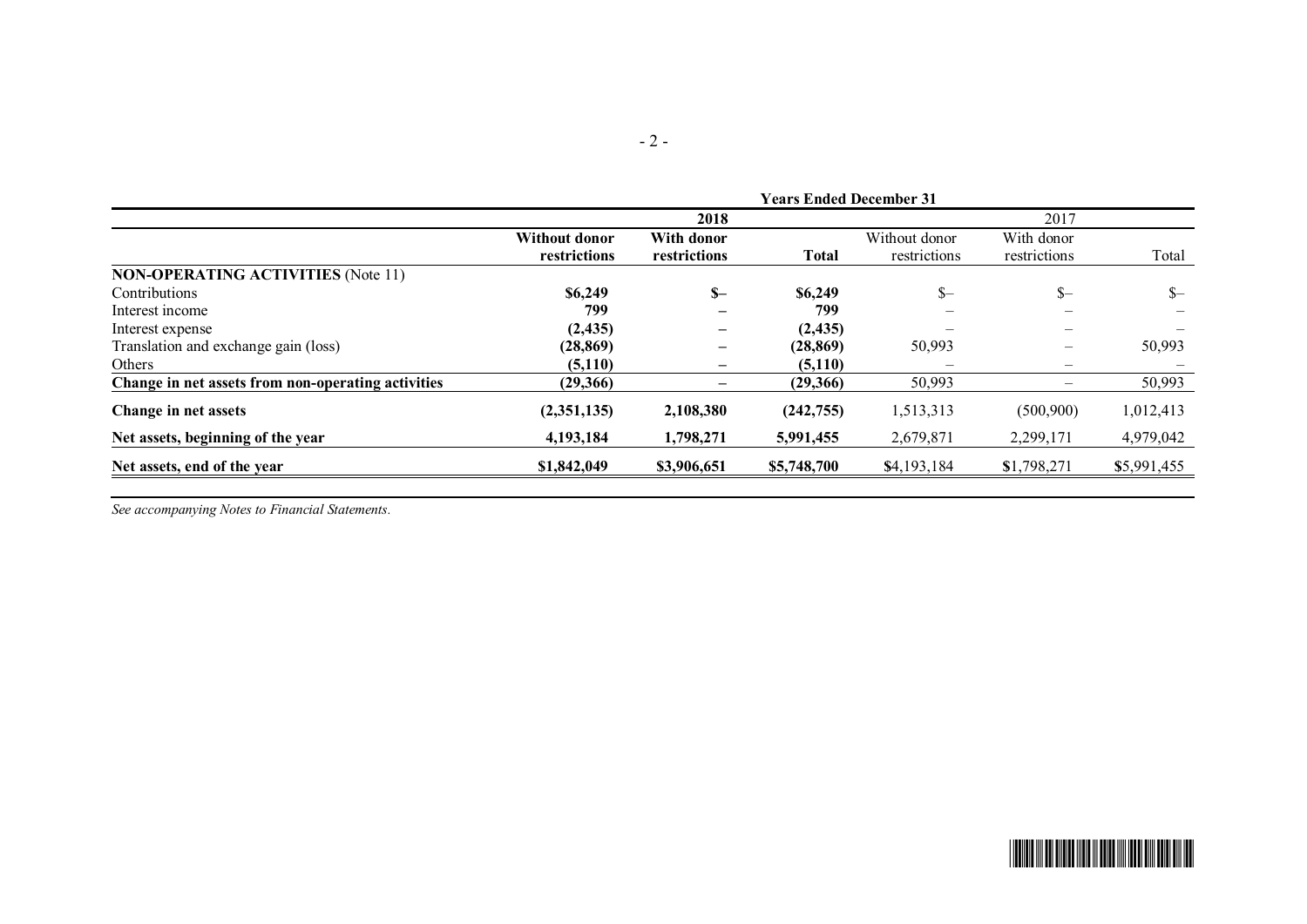## **INTERNATIONAL INSTITUTE OF RURAL RECONSTRUCTION (A Nonstock, Nonprofit Organization) STATEMENTS OF CASH FLOWS**

| <b>Years Ended December 31</b> |
|--------------------------------|
| 2017                           |
|                                |
| \$1,012,413                    |
|                                |
| 83,370                         |
| 25,603                         |
| (63, 679)                      |
| (14,764)                       |
| (18, 229)                      |
|                                |
|                                |
| (260, 636)                     |
| (512, 524)                     |
| 29,421                         |
|                                |
| (50, 486)                      |
| (9,177)                        |
| 221,312                        |
| 932                            |
| 222,244                        |
|                                |
| (84,037)                       |
| 46,624                         |
|                                |
| (99,240)                       |
|                                |
| (136, 653)                     |
| 85,591                         |
|                                |
| 1,603,145                      |
|                                |
| \$1,688,736                    |
|                                |

*See accompanying Notes to Financial Statements.*

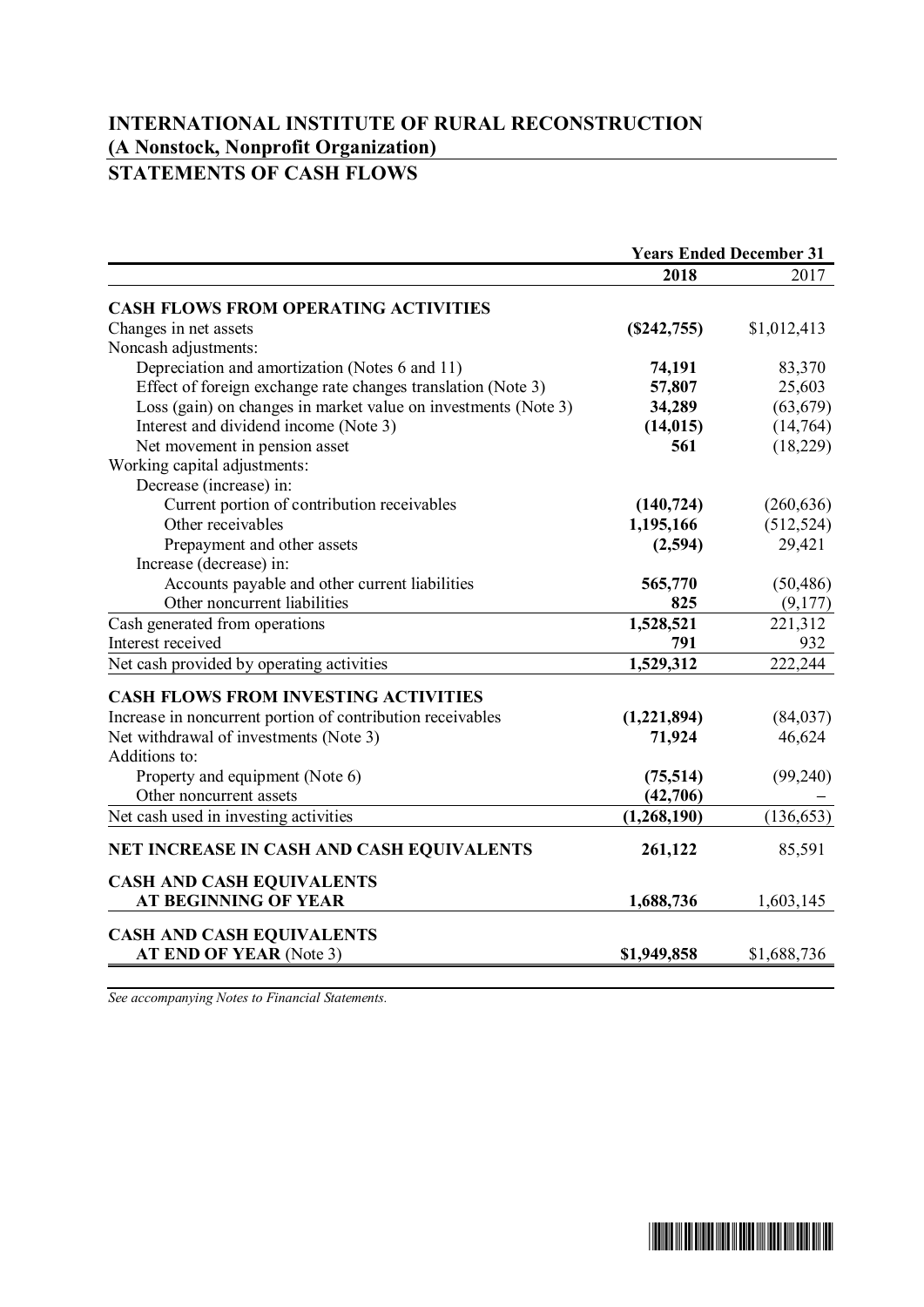## 1. **Organization Information**

The International Institute of Rural Reconstruction (IIRR or the Institute) is a non-profit organization formed in 1960 under the laws of the State of Delaware, United States of America (U.S.A.). IIRR Headquarters is located in the Philippines. IIRR has regional centers in Asia (Philippines) and Africa (Kenya) and offices in Addis Ababa, Ethiopia; Kampala, Uganda; Juba, South Sudan and New York, U.S.A.

IIRR is a tax-exempt organization under Section 501(c) (3) of the United States Internal Revenue Code. IIRR is a recognized public charity. Contributions to IIRR qualify for the maximum allowable charitable deduction in the U.S.A.

IIRR is a global learning, training and capacity development organization which, with its predecessor organizations, has more than 80 years of experience and commitment to rural development. The Institute's program service has two main functional categories (described in Note 11), i.e. learning community program and applied learning program. Resource generation is focused on unrestricted contributions, restricted grants, earned revenue through trainings, workshops, study programs, customized courses, technical assistance, use of campus facilities, publication sales and investment return on endowment funds.

## 2. **Summary of Significant Accounting and Financial Reporting Policies**

## Basis of Presentation

The financial statements of IIRR have been presented on the accrual basis in accordance with accounting principles generally accepted in the U.S.A. The financial statements are presented in accordance with Financial Accounting Standards Board (FASB) Accounting Standards Codification (ASC) 958 dated August 2016, and the provisions of the American Institute of Certified Public Accountants (AICPA) "Audit and Accounting Guide for Not-for-Profit Organizations" (the "Guide"). ASC 958-205 was effective on January 1, 2018.

## Financial Statement Presentation

Under the provisions of the Guide, net assets and revenues, and gains and losses are classified based on the existence or absence of donor-imposed restrictions. Accordingly, the net assets of IIRR and changes therein are classified as follows:

Net assets without donor restrictions

Net assets that are not subject to any donor-imposed restrictions and may be expended for any purpose in performing the primary objectives of the organization. IIRR's Board of Trustees (BOT) may designate assets without restrictions for specific operational purposes from time to time.

■ Net assets with donor restrictions

Net assets subject to stipulations imposed by donors and grantors. Some donor restrictions are temporary in nature; those restrictions will be met by actions of the organization or by the passage of time. Other donor restrictions are perpetual in nature, where by the donor has stipulated the funds be maintained in perpetuity.

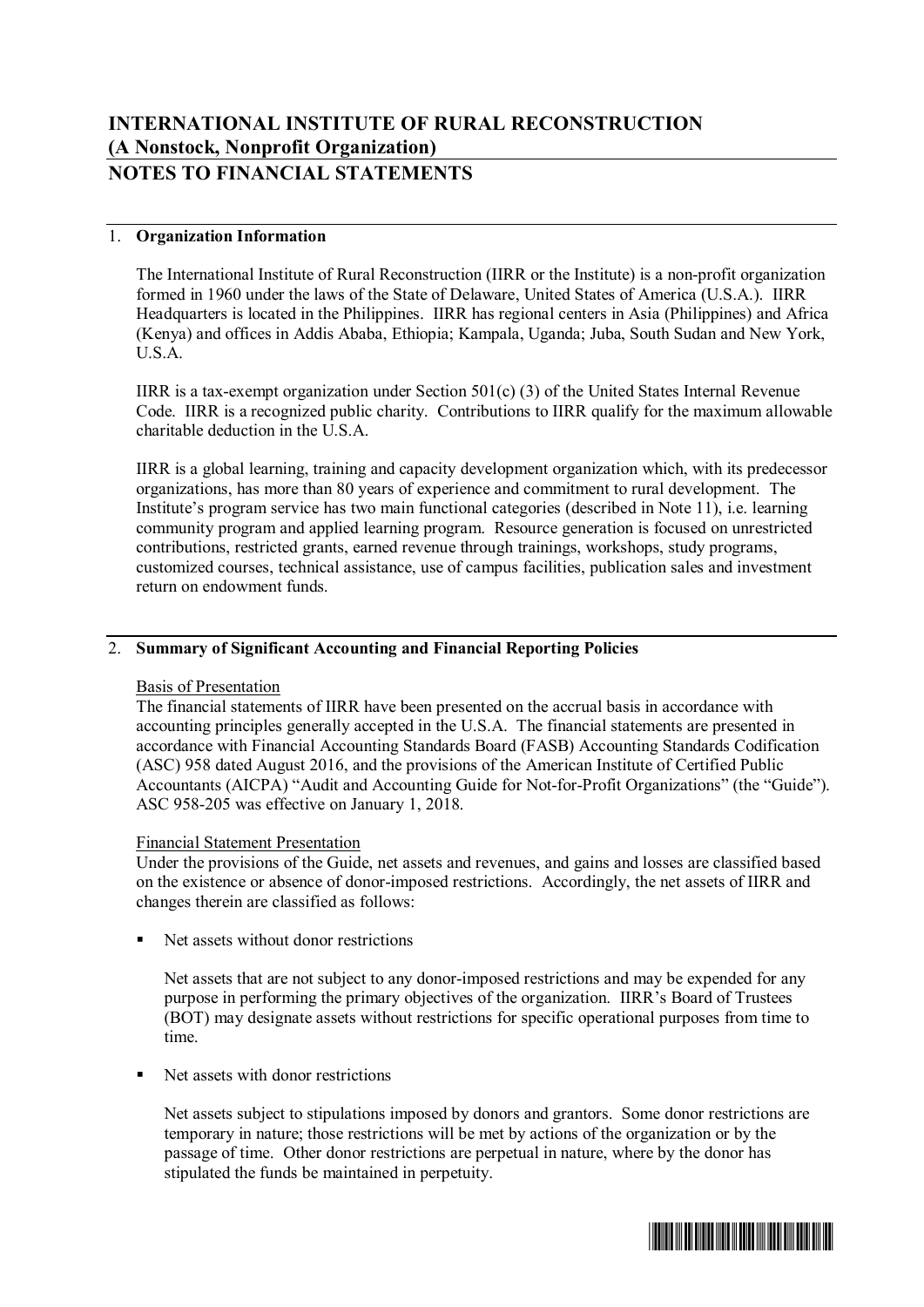#### Basis of Accounting

The accompanying financial statements have been prepared on the accrual basis of accounting. Revenues are recorded when earned and expenses when incurred and measurable, regardless of when the related cash flows take place. Non-exchange transactions, in which IIRR receives value without directly giving equal value in exchange, include grants and private donations. On an accrual basis, revenue from these transactions is recognized in the year in which all criteria are satisfied, if measurable and probable of collection.

## Measure of Operations

The statements of activities report all changes in net assets, including changes in net assets from operating and non-operating activities. Operating activities consist of those items attributable to the organization's ongoing activities. Non-operating activities are limited to resources that generate return from investments, endowment contributions, bank charges, and other activities considered to be of a more unusual or nonrecurring nature.

#### Use of Estimates

The preparation of financial statements in conformity with accounting principles generally accepted in the U.S.A. requires management to make estimates and assumptions that affect the reported amounts of assets and liabilities and disclosures of contingent assets and liabilities at the date of the financial statements. Estimates also affect the reported amounts of revenue, expenses, or other changes in net assets during the year. Actual results could differ from these estimates.

#### Cash and Cash Equivalents

Cash includes cash on hand and in banks. Cash equivalents are short-term, highly liquid investments that are readily convertible to known amounts of cash with original maturities of three months or less and that are subject to an insignificant risk of change in value.

#### Investments

Investments are reported at fair value based on quoted market prices. Net appreciation (depreciation) in the fair value of investments, which consists of the realized gains or losses and the unrealized appreciation (depreciation) on those investments, is presented in the statement of activities in accordance with donor restrictions as investment return. Investment return is presented net of investment fees. The average cost method is primarily used to determine the basis for computing realized gains or losses.

#### Contributions and Other Receivables

Contributions and other receivables are recognized initially at fair value. After initial measurement, contributions and other receivables are carried at amortized cost using the effective interest rate method, less any allowance for impairment. Unconditional promise to give in future periods are initially recorded at estimated fair value determined using the discounted present value of expected cash flows and subsequently amortized over the expected payment period, net of allowance for impairment. The discount rates are determined at the time the unconditional promise to give is initially received. The allowance is established by charges to the statement of activities in the form of provision for doubtful accounts. The allowance for uncollectible contributions receivable is based upon the Institute's analysis of past collection experience, pledge activity and other judgmental factors.

## Property and Equipment

Property and equipment are recorded at cost, and depreciated or amortized on the straight-line basis over the estimated useful lives of the assets. Leasehold improvements are recorded at cost and amortized on a straight-line basis over the shorter of the remaining lease term or the useful life of the improvement. Contributed items are recorded at fair value at date of donation. If donors stipulate

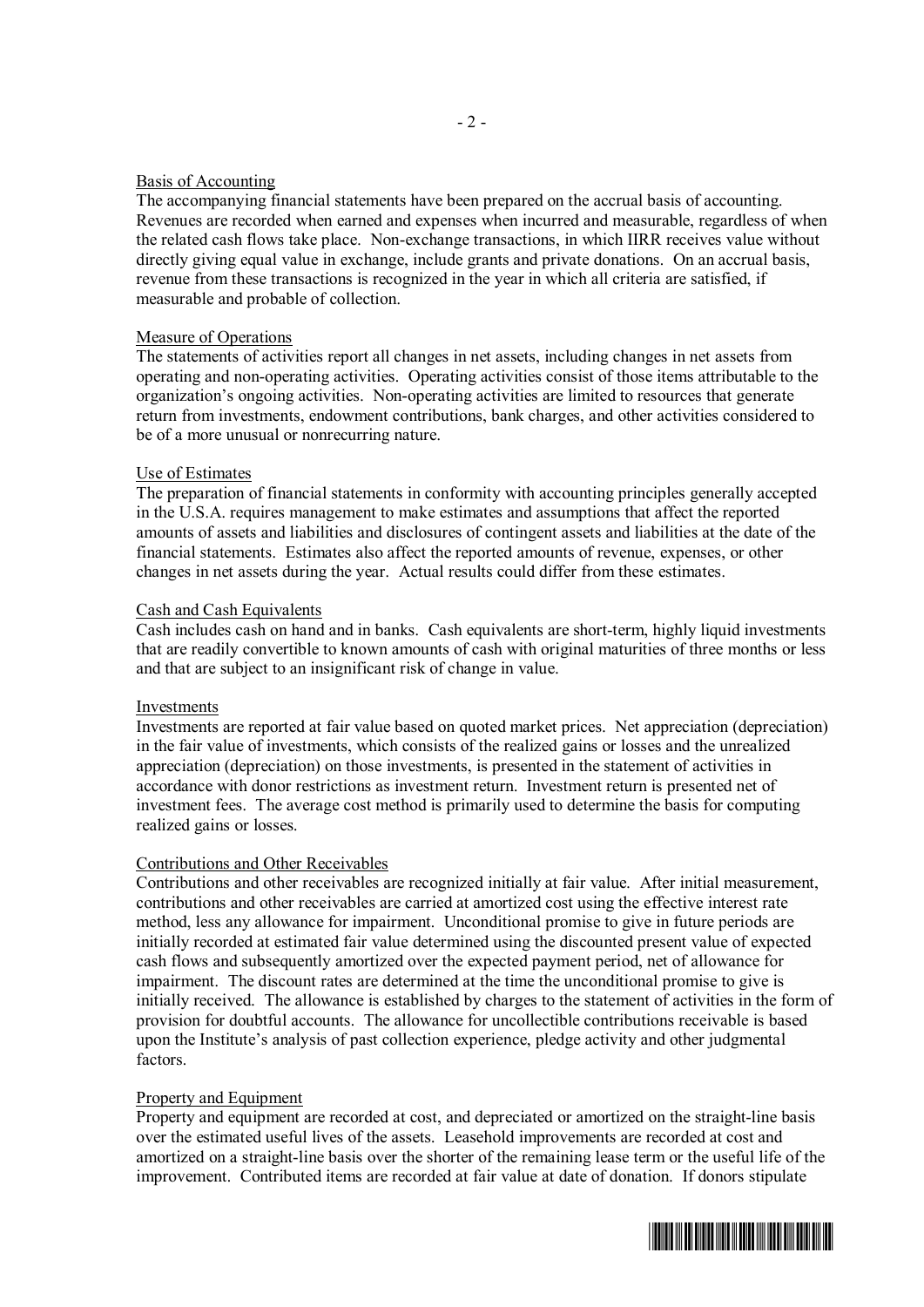how long the assets must be used, the contributions are recorded as with donor restrictions. In the absence of such stipulation, contributions of equipment are recorded as without donor restrictions.

Depreciation and amortization are computed using the straight-line method over the following estimated useful lives:

| Leasehold improvements         | 10 to 25 years or the term of the lease, |
|--------------------------------|------------------------------------------|
|                                | whichever period is shorter              |
| <b>Buildings</b>               | 10 to 25 years                           |
| Furniture and office equipment | 3 to 5 years                             |
| Transportation equipment       | 5 to 8 years                             |
| Other equipment                | 5 to 10 years                            |

#### Revenue and Expense Recognition

Contributions and grants, which include unconditional promises to give (pledges), are recognized as revenue in the year they are received or promised, whichever is earlier. An unconditional promise to give is recognized when a promise is made or received, provided there is sufficient evidence in the form of verifiable documentation.

Donor-restricted contributions whose restrictions are met or have expired in the same reporting year are classified as without donor restrictions support. Contributions and grants received intended for projects to be undertaken in future years are accounted for as with donor restrictions net assets. Gains and losses on investments and other assets and liabilities are reported as increases or decreases in under the without donor restrictions net assets unless their use is restricted by explicit donor stipulation. Contributions restricted for the acquisition of land, buildings, and equipment are reported as net assets without donor restriction upon acquisition of the assets and the assets are placed in service.

Revenue from other services, such as training, workshops, study programs, customized courses and technical assistance, are recognized when services have been rendered and collection is reasonably assured.

Revenue from use of campus facilities are recognized based on actual occupancy and when collection is reasonably assured.

Revenues from sale of books and other published materials are recognized when the significant risks and rewards of ownership of the published materials have passed to the buyer and the amount of revenues can be reliably measured.

Expenses are generally reported as decreases in without donor restrictions net assets. Expirations of donor-imposed stipulations or of the BOT designations that simultaneously increase one class of net assets and decrease another are reported as transfers between the applicable classes of net assets.

#### Functional Allocation of Expenses

The costs of providing program and other activities have been summarized on a functional basis in the statements of activities. Accordingly, certain costs have been allocated among program services and supporting services benefited. Such allocations are determined by management on an equitable basis.

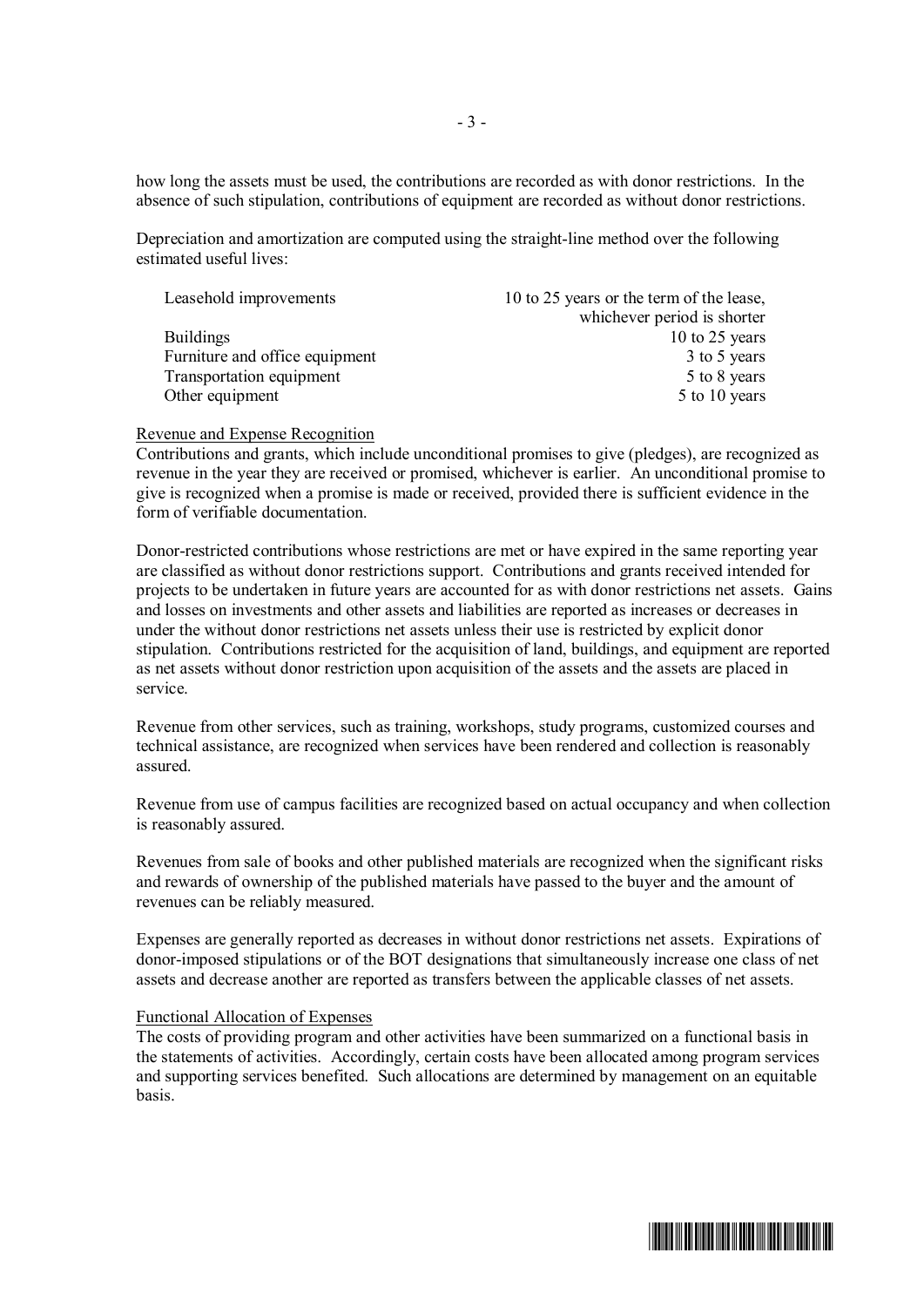The expenses that are allocated include the following:

| Expense                   | Method of Allocation          |  |  |
|---------------------------|-------------------------------|--|--|
| Staff costs               | Time and effort               |  |  |
| Contractual services      | Time and effort               |  |  |
| Rental and maintenance    | Square footage or utilization |  |  |
| Travel                    | Time and effort               |  |  |
| Supplies and materials    | Time and effort               |  |  |
| Communications            | Time and effort               |  |  |
| Printing and publications | Full time equivalent          |  |  |
| Others                    | Time and effort               |  |  |

#### Pension Cost

IIRR's pension cost is based on the defined benefit pension plan for employees in the Philippines and defined contribution pension plan for employees in the U.S.A. and Africa Regional Center. Defined benefit pension plan includes the service cost determined under the projected unit credit method. This method reflects benefits earned by the employees to the date of the valuation taking into consideration the employees' projected salaries. Under the defined contribution pension plan, the Institute's obligation for each reporting period is determined by the amounts to be contributed for that reporting period.

## Translation of Philippine and Other Regional Centers' Financial Statements

Financial statements of IIRR's Philippine and other Regional Centers are translated in accordance with ASC No. 830, *Foreign Currency Matters*. Under this method, assets and liabilities, expressed in Philippine pesos, Kenyan shillings, Ugandan shillings, Ethiopian birr, Sudanese pound, United Kingdom pound and euro, have been translated into U.S. dollar amounts at the closing exchange rates at the financial position date, while revenues and expenses have been translated at the average exchange rate of each center for the year. Other changes in fund balances are translated at the rate in effect in the year the transactions were originally recorded.

#### Functional and Reporting Currency

The functional and reporting currency of IIRR is the U.S. dollar. All values are rounded to the nearest dollar unit, unless otherwise indicated.

## Fair Value of Financial Instruments

Fair value is defined as the price that would be received to sell an asset or paid to transfer a liability in an orderly transaction between market participants at the measurement date. The inputs are prioritized according to the valuation techniques used to measure fair value. The highest priority is given to unadjusted quoted prices in active markets for identical assets or liabilities (Level 1 inputs), and the lowest priority to measurements involving insignificant unobservable inputs (Level 3 inputs).

The three levels of the fair value hierarchy are as follows:

- *Level 1*: Inputs are unadjusted quoted prices for identical assets or liabilities in active markets that the Institute has the ability to access.
- *Level 2*: Inputs other than quoted prices included in Level 1 that are either directly or indirectly observable for the assets or liabilities.

*Level 3*: Inputs are unobservable and significant to the fair value measurement.

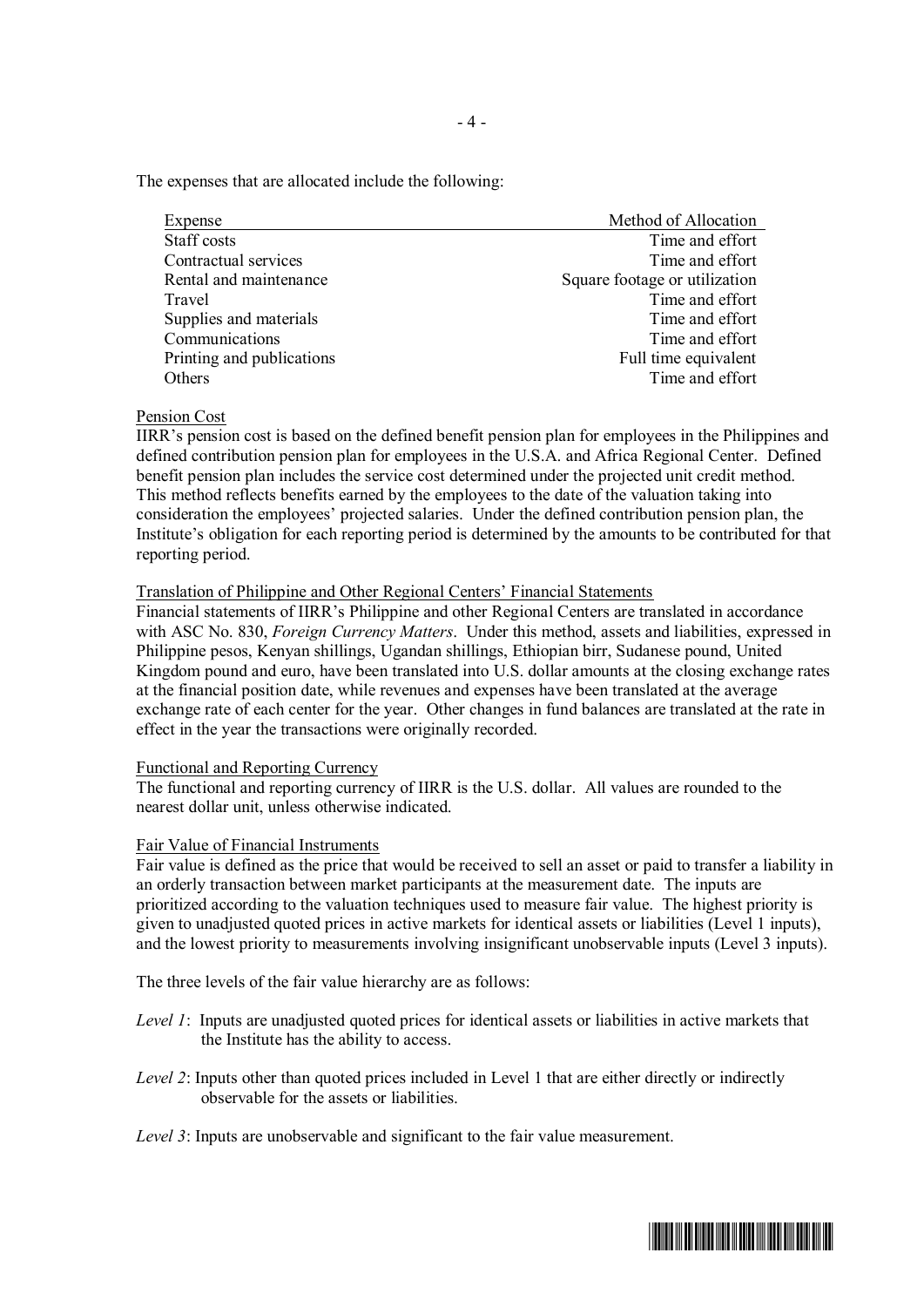The asset's or liability's fair value measurement level within the fair value hierarchy is based on the lowest level of any input that is significant to the fair value measurement. Valuation techniques used need to maximize the use of observable inputs and minimize the use of unobservable inputs.

The fair values of cash and cash equivalents, contribution receivables, other receivables, and accounts payable and other current liabilities approximate their carrying values due to the relatively short-term maturity of these financial instruments.

#### New Accounting Pronouncements

On August 18, 2016, FASB issued ASU 2016-14, *Not-for-Profit Entities (Topic 958) – Presentation of Financial Statements of Not-for-Profit Entities*. The update addresses the complexity and understandability of net asset classification, deficiencies in information about liquidity and availability of resources, and the lack of consistency in the type of information provided about expenses and investment return. IIRR has adjusted the presentation of these statements accordingly. The ASU has been applied retrospectively to all periods presented.

## 3. **Cash and Cash Equivalents and Investments**

Cash and cash equivalents

|                       | 2018        | 2017        |
|-----------------------|-------------|-------------|
| Cash in banks         | \$554,767   | \$1,067,979 |
| Cash on hand          | 4,704       | 8,068       |
|                       | 559,471     | 1,076,047   |
| Short-term placements | 1,390,387   | 612,689     |
|                       | \$1,949,858 | \$1,688,736 |

Cash in banks earn interest at their respective bank deposit rates. Short-term investments are made for varying periods of one day to three months depending on the immediate cash requirements of the Institute and earn interest at their respective short-term investment rates.

Interest earned on cash in banks amounted to \$791 in 2018 and \$932 in 2017.

Cash and cash equivalents include restricted cash in banks and short-term placements amounting to \$1,631,866 and \$1,476,625 in 2018 and 2017, respectively, which pertains to amounts given by various donors for the implementation of program services.

#### Investments

The movements in the investments held in the U.S.A. are as follows:

|                                    |                      |                     | 2018                 |              |
|------------------------------------|----------------------|---------------------|----------------------|--------------|
|                                    |                      | <b>Short-term</b>   | Long-term            |              |
|                                    |                      | <b>Money Market</b> | <b>U.S. Treasury</b> |              |
|                                    | <b>Equity Stocks</b> | <b>Placements</b>   | <b>Notes</b>         | <b>Total</b> |
| Cost at January 1, 2018            | \$304,056            | \$32,373            | \$96,042             | \$432,471    |
| Gain on changes in market value at |                      |                     |                      |              |
| January 1, 2018                    | 324,070              |                     |                      | 324,070      |
| Market value at January 1, 2018    | 628,126              | 32,373              | 96,042               | 756,541      |
| Interest and dividends             | 11,253               | 1,971               |                      | 13,224       |
| Withdrawals                        | (71, 374)            |                     | (550)                | (71, 924)    |
| Loss due to change in market value | (34, 225)            | (5)                 | (59)                 | (34, 289)    |
|                                    | \$533,780            | \$34,339            | \$95,433             | \$663,552    |

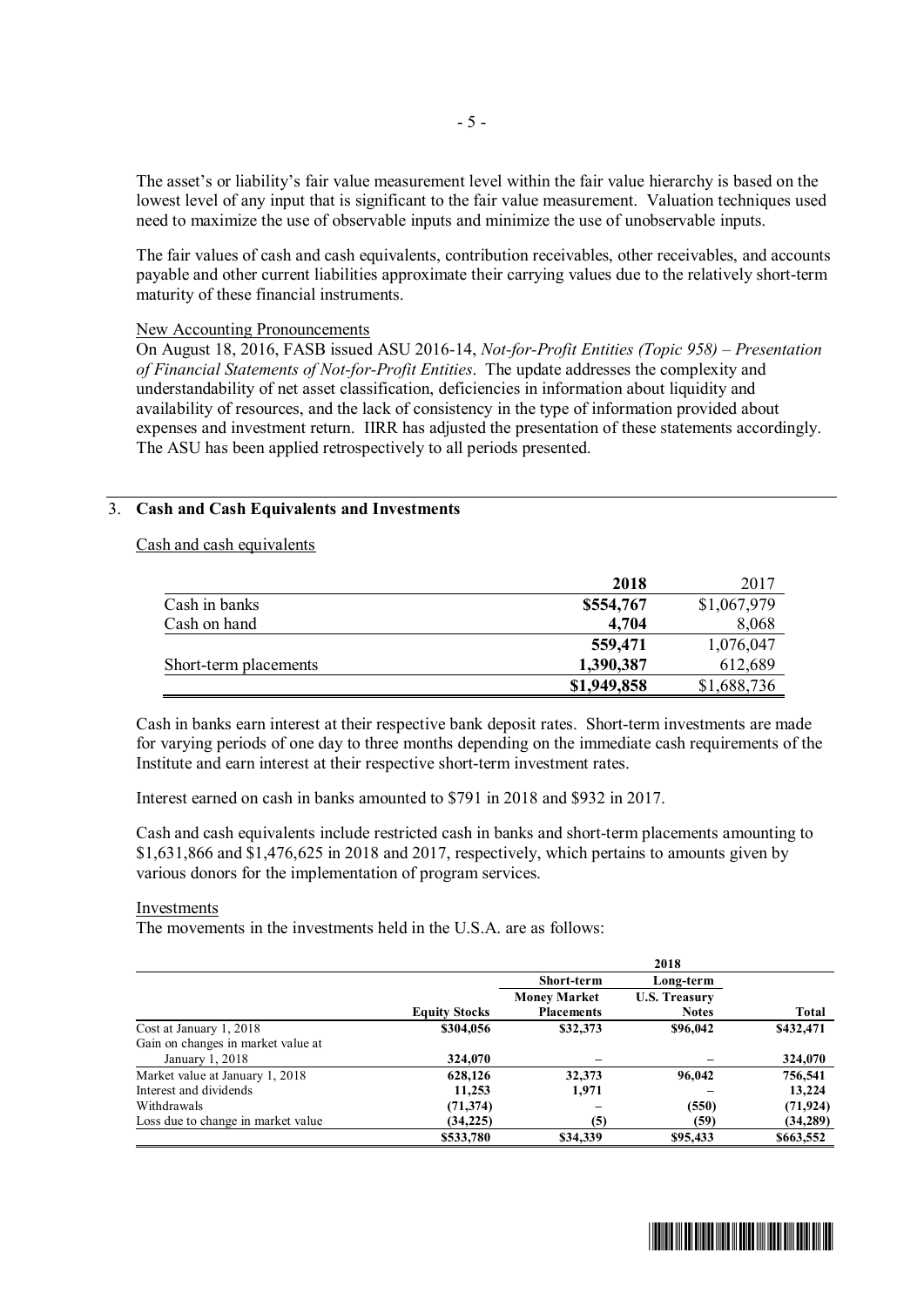|                                    |                      | 2018                |                      |           |
|------------------------------------|----------------------|---------------------|----------------------|-----------|
|                                    |                      | <b>Short-term</b>   | Long-term            |           |
|                                    |                      | <b>Money Market</b> | <b>U.S. Treasury</b> |           |
|                                    | <b>Equity Stocks</b> | <b>Placements</b>   | <b>Notes</b>         | Total     |
| Cost at December 31, 2018          | \$268,053            | \$28,520            | \$78,000             | \$374,573 |
| Gain on changes in market value at |                      |                     |                      |           |
| December 31, 2018                  | 265,727              | 5,819               | 17.433               | 288,979   |
|                                    | \$533,780            | \$34,339            | \$95,433             | \$663,552 |

|                                    | 2017                 |              |               |           |
|------------------------------------|----------------------|--------------|---------------|-----------|
|                                    |                      | Short-term   | Long-term     |           |
|                                    |                      | Money Market | U.S. Treasury |           |
|                                    | <b>Equity Stocks</b> | Placements   | Notes         | Total     |
| Cost at January 1, 2017            | \$364,312            | \$2,926      | \$2,896       | \$370,134 |
| Gain on changes in market value at |                      |              |               |           |
| January 1, 2017                    | 261,041              |              | 94,479        | 355,520   |
| Market value at January 1, 2017    | 625,353              | 2,926        | 97,375        | 725,654   |
| Interest and dividends             | 12,639               | 1,193        |               | 13,832    |
| Additions                          |                      | 28,254       |               | 28,254    |
| Withdrawals                        | (73, 545)            |              | (1,333)       | (74, 878) |
| Gain due to change in market value | 63,679               |              |               | 63,679    |
|                                    | \$628,126            | \$32,373     | \$96,042      | \$756,541 |
| Cost at December 31, 2017          | \$304,056            | \$32,373     | \$96,042      | \$432,471 |
| Gain on changes in market value at |                      |              |               |           |
| December 31, 2017                  | 324,070              |              |               | 324,070   |
|                                    | \$628,126            | \$32,373     | \$96,042      | \$756,541 |

Gains due to change in market value and interest and dividends during the year are shown as "Others" in the statements of activities.

As at December 31, 2018 and 2017, the Institute's investments in equity stocks, money market placements and U.S. Treasury Notes are classified as Level 1, with fair values based on readily available determinable market prices. There were no changes in valuation techniques that resulted in transfer in or out of an investment's assigned level within the hierarchy.

#### Concentrations of Risks

*Custodial Credit Risk.* Cash and cash equivalents are maintained with several financial institutions. Deposits held with banks may exceed the amount of insurance provided on such deposits. Generally, these deposits may be redeemed upon demand and are maintained with financial institutions of reputable credit and therefore bear minimal credit risk.

*Interest Rate Risk.* Disclosure of the maturities of investments is required when the fair market value is adversely affected by changes in interest rates. Investments are intended to be held for an undefined period.

*Foreign Currency Risk.* IIRR has no significant foreign currency investments exposed to changes in exchange rates that will adversely affect the fair market value of an investment.

The main investment management objective is to maintain security and liquidity. Subject to that objective, IIRR seeks a reasonable return on its investments given their risk profile. IIRR is restricted to invest in instruments of a limited class of issuers, particularly government or governmentguaranteed obligations, money market mutual funds, corporate obligations and certain index securities.

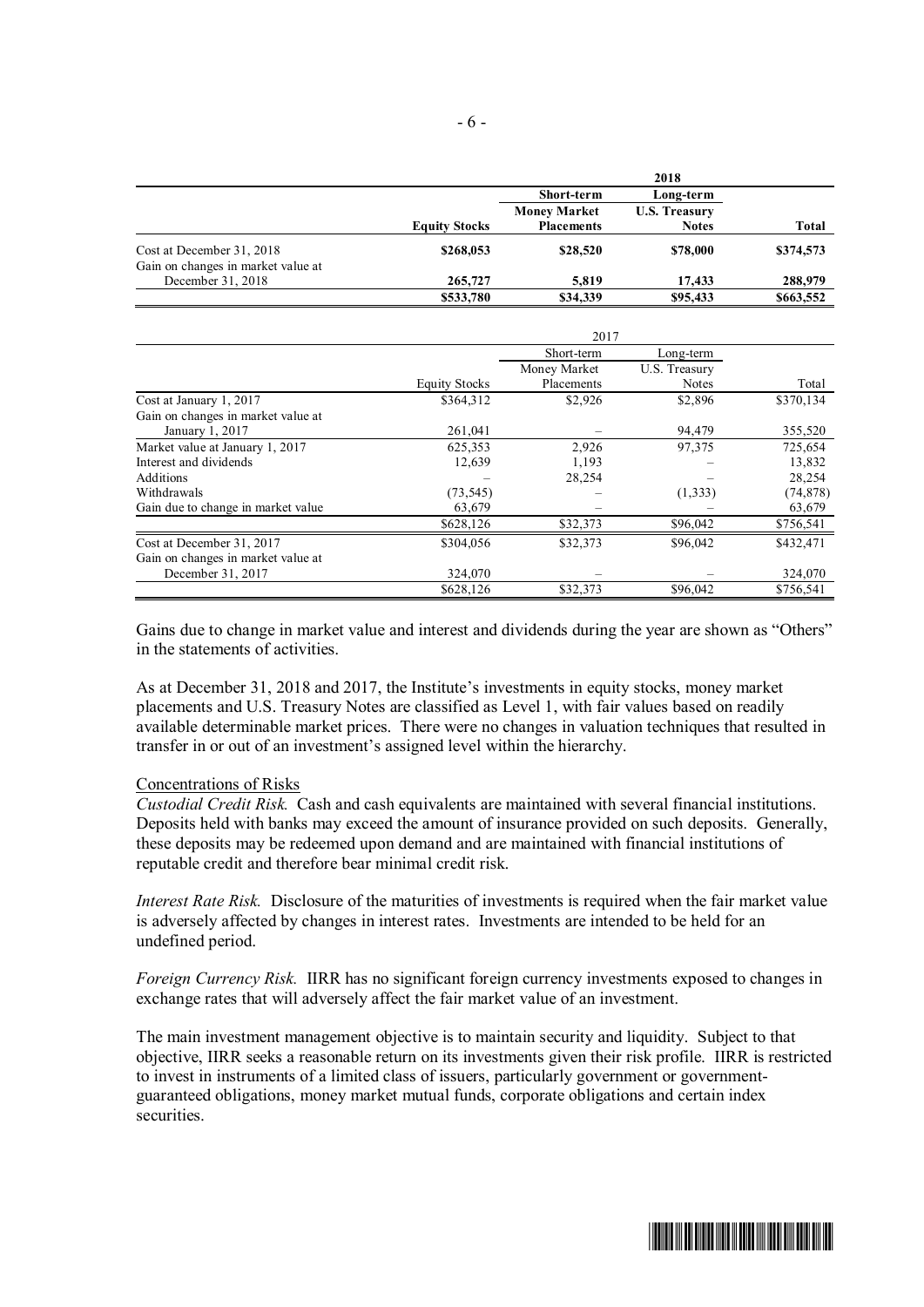|                         | 2018        |                   | 2017        |            |
|-------------------------|-------------|-------------------|-------------|------------|
|                         | Original    | <b>Functional</b> | Original    | Functional |
|                         | currency    | currency          | currency    | currency   |
| Cash deposits:          |             |                   |             |            |
| In Kenyan shillings     | 1,550,174   | \$15,214          | 50,103,476  | \$481,486  |
| In Ethiopian birr       | 1,677,377   | 59,083            | 547,582     | 19,641     |
| In United Kingdom pound | 17,279      | 22,153            | 81          | 92         |
| In Philippine peso      | 6,864,701   | 130,557           | 2,169,645   | 43,454     |
| In Sudanese pound       | 58,764      | 451               | 555,201     | 4,262      |
| In Ugandan shillings    | 275,893,840 | 74,251            | 182,779,520 | 49,988     |
| In Cambodian Riel       | 1,371,910   | 341               |             |            |
| In Euro                 | 1,608       | 1,848             | 4,635       | 5,518      |
|                         |             | \$303,898         |             | \$604,441  |

The following table presents the Institute's cash deposits exposed to foreign currency risk:

The table below shows the closing exchange rates used in translating the foreign-currency denominated cash deposits to \$1:

|                       | 2018     | 2017     |
|-----------------------|----------|----------|
| Kenyan shillings      | 101.89   | 104.06   |
| Ethiopian birr        | 28.39    | 27.88    |
| United Kingdom pounds | 0.78     | 0.88     |
| Philippine peso       | 52.58    | 49.93    |
| Sudanese pound        | 130.26   | 130.26   |
| Ugandan shillings     | 3,715.70 | 3,656.45 |
| Cambodian Riel        | 4,021.68 |          |
| Euro                  | 0.87     | 0.84     |

The following table demonstrates the sensitivity to a reasonable possible change in U.S. dollar exchange rate, with all variables held constant, of the Institute's excess of revenue, gains and other support over expenses due to changes in the fair value of foreign-currency denominated cash deposits as at December 31, 2018 and 2017:

|                                                                         |           | Increase (Decrease)      |
|-------------------------------------------------------------------------|-----------|--------------------------|
|                                                                         |           | In Changes in Net Assets |
|                                                                         | 2018      | 2017                     |
| Appreciation of US\$ by 10% of all of the<br>above-mentioned currencies | (S27,730) | $(\$56,451)$             |
| Depreciation of US\$ by 10% of all of the<br>above-mentioned currencies | 33,641    | 65.324                   |

#### 4. **Contributions Receivable**

These receivables are covered by signed grant agreements. Realization of the pledges is expected in the following periods:

|                                                 | 2018        | 2017        |
|-------------------------------------------------|-------------|-------------|
| In one year or less - current portion           | \$2,062,093 | \$1,921,369 |
| Between one and five years - noncurrent portion | 1,537,275   | 315.381     |
|                                                 | \$3,599,368 | \$2,236,750 |

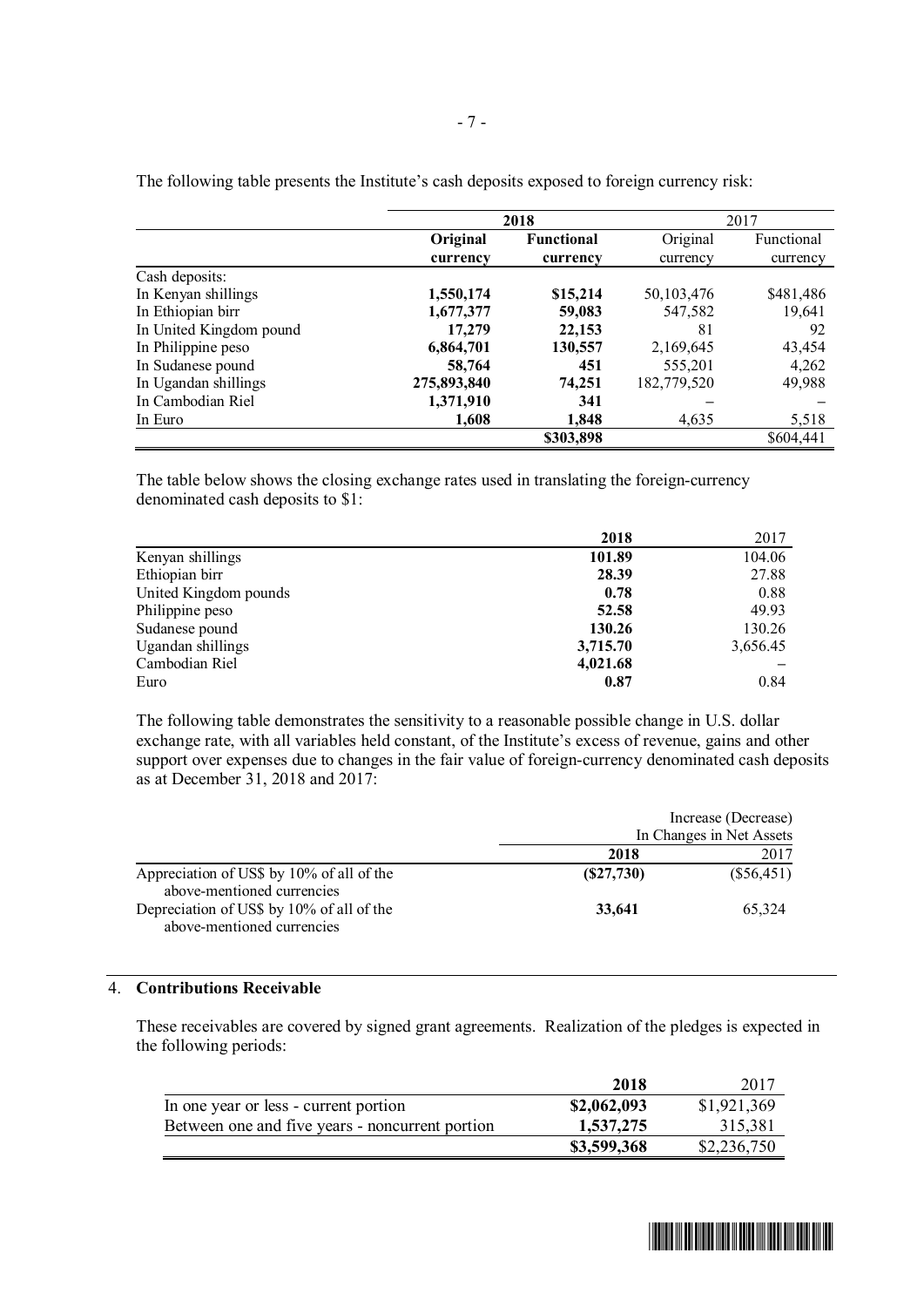#### 5. **Other Receivables**

|                                    | 2018      | -2017       |
|------------------------------------|-----------|-------------|
| Trade receivables                  | \$73,916  | \$1,249,040 |
| Advances to officers and employees | 33,076    | 53,118      |
|                                    | \$106,992 | \$1,302,158 |

Trade receivables consist of grants arising from technical assistance, study programs and training courses.

Advances to officers and employees are cash given in advance for the purpose of carrying the Institute's technical assistance, study programs, training courses and other projects. These are noninterest-bearing and have an average term of one year.

#### 6. **Property and Equipment**

|                              | Leasehold<br>Improvements | <b>Buildings</b> | <b>Furniture</b><br>and Office<br>Equipment | <b>Transportation</b><br>Equipment | Other<br>Equipment | Total       |
|------------------------------|---------------------------|------------------|---------------------------------------------|------------------------------------|--------------------|-------------|
| Cost                         |                           |                  |                                             |                                    |                    |             |
| Balance at January 1, 2017   | \$45,787                  | \$641,101        | \$784.442                                   | \$589,885                          | \$202,489          | \$2,263,704 |
| Additions                    |                           |                  | 89,590                                      | 3,386                              | 6.264              | 99,240      |
| Cumulative translation       |                           |                  |                                             |                                    |                    |             |
| adjustments                  | (192)                     | (2,697)          | (108,928)                                   | (51,317)                           | 63,963             | (99, 171)   |
| Balance at December 31, 2017 | 45,595                    | 638,404          | 765,104                                     | 541,954                            | 272,716            | 2,263,773   |
| Additions                    |                           |                  | 42,614                                      | 32,900                             |                    | 75,514      |
| Cumulative translation       |                           |                  |                                             |                                    |                    |             |
| adjustments                  | (2,229)                   | (32, 175)        |                                             |                                    | (83,379)           | (117,783)   |
| Balance at December 31, 2018 | \$43,366                  | \$606,229        | \$807,718                                   | \$574,854                          | \$189,337          | \$2,221,504 |

|                                                     | Leasehold<br>Improvements | <b>Buildings</b> | <b>Furniture</b><br>and Office<br>Equipment | Transportation<br>Equipment | <b>Other</b><br>Equipment | Total       |
|-----------------------------------------------------|---------------------------|------------------|---------------------------------------------|-----------------------------|---------------------------|-------------|
| <b>Accumulated Depreciation</b><br>and Amortization |                           |                  |                                             |                             |                           |             |
| Balance at January 1, 2017                          | \$45,273                  | 617,846          | 702,540                                     | 441,812                     | 175,331                   | 1,982,802   |
| Depreciation and amortization                       |                           |                  |                                             |                             |                           |             |
| (see Note 11)                                       | 141                       | 4.496            | 23,813                                      | 41,642                      | 13,278                    | 83,370      |
| Cumulative translation                              |                           |                  |                                             |                             |                           |             |
| adjustments                                         | (604)                     | (8,207)          | (59, 435)                                   | (39, 497)                   | 34,175                    | (73, 568)   |
| Balance at December 31, 2017                        | 44,810                    | 614,135          | \$666,918                                   | \$443,957                   | \$222,784                 | \$1,992,604 |
| Depreciation and amortization                       |                           |                  |                                             |                             |                           |             |
| (see Note 11)                                       | 114                       | 4,318            | 28,922                                      | 33,904                      | 6,933                     | 74,191      |
| Cumulative translation                              |                           |                  |                                             |                             |                           |             |
| adjustments                                         | (2,231)                   | (25,080)         | 30,484                                      | (7, 847)                    | (55,302)                  | (59, 976)   |
| Balance at December 31, 2018                        | \$42,693                  | \$593,373        | \$726,324                                   | \$470,014                   | \$174,415                 | \$2,006,819 |
|                                                     |                           |                  |                                             |                             |                           |             |
| <b>Net Book Value</b>                               |                           |                  |                                             |                             |                           |             |
| <b>At December 31, 2018</b>                         | \$673                     | \$12,856         | \$81,394                                    | \$104,840                   | \$14,922                  | \$214,685   |
| At December 31, 2017                                | 785                       | 24,270           | 98,186                                      | 97,997                      | 49,931                    | 271,169     |

IIRR donated its land in Cavite, Philippines to the Philippine Rural Reconstruction Movement, Inc. (PRRM) in 1975. Excluded from this donation were buildings and other improvements on such land. In the same year, PRRM and IIRR entered into a lease agreement on the land in Cavite, Philippines for a period of 25 years, renewable for another 25 years upon mutual agreement of the parties concerned. The annual rental under the lease contract was \$286 until May 25, 2000. On May 23, 2000, IIRR and

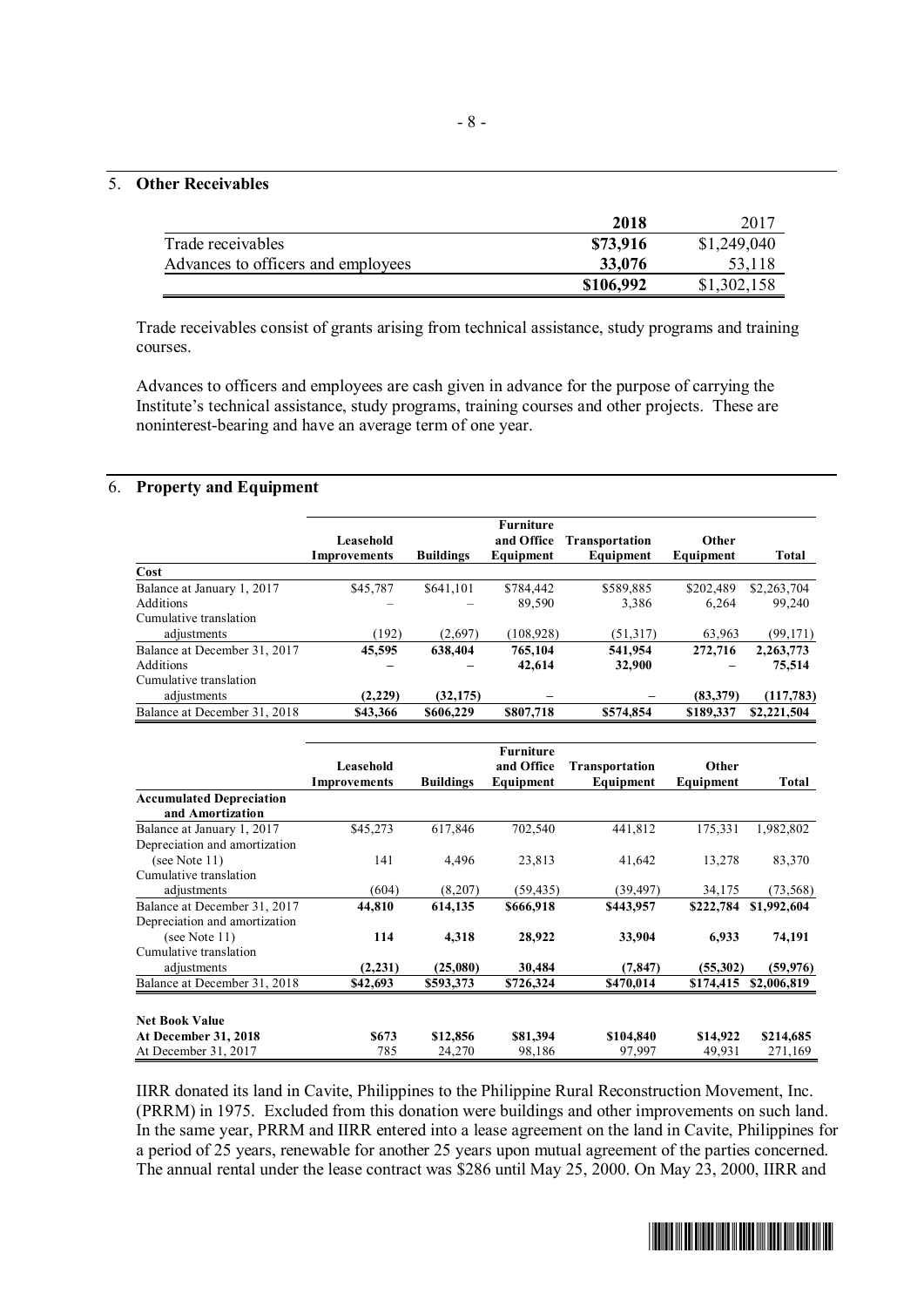PRRM executed a contract to confirm their agreement to share the Cavite campus for rural reconstruction work. The contract permits IIRR to use its portion of the campus without rent through May 25, 2025 and may be extended for another 25 years upon mutual agreement of the parties concerned. The fair value of the free rent amounting to\$11,317 in 2018 and \$11,827 in 2017.

## 7. **Accounts Payable and Other Current Liabilities**

|                                   | 2018      | 2017      |
|-----------------------------------|-----------|-----------|
| Accounts payable                  | \$155,549 | \$130,758 |
| Fund set aside for field partners | 682,681   | 92,069    |
| Statutory payables                | 23,649    | 64,177    |
| Others                            | 23,042    | 32,147    |
|                                   | \$884,921 | \$319,151 |

Accounts payable are noninterest-bearing and are generally on 30 to 60 days term.

Fund set aside for field partners are payables relating to field program expenses and are expected to be settled within 30 to 360 days from the end of the reporting period.

Statutory payables represents liabilities from withholding taxes, social security premiums and other liabilities to governments.

Other payables comprise mainly of the obligations relating to employee benefits and other funds that are expected to be settled within one year from the end of the reporting period.

#### 8. **Pension Plans**

IIRR has a defined benefit pension plan for its employees in the Philippines and a defined contribution pension plan covering its employees in the U.S.A. and Africa Regional Center.

Pension Plan for the Philippines

The defined benefit pension plan (Plan) is a funded noncontributory retirement plan covering all regular employees in the Philippines except for certain staff members covered by other plans. A local bank, appointed as trustee, administers the Plan. IIRR's policy is to fund accrued pension costs.

Effective July 1, 2000, the Institute amended the Plan to change the benefit formula to a cash balance formula from the existing benefit calculation based upon years of service and final pay. The benefits accrued as of June 30, 2000 under the old formula were credited to each employee's personal retirement account (PRA). A fixed percentage of the employee's monthly salary (at the time earned) beginning July 1, 2000 is also being credited to the employee's PRA.

Normal retirement date is upon attainment by a member of age 60 while early retirement is at age 50, with at least 10 years of service. Upon retirement, an employee receives in one lump sum the amount credited to his/her PRA or the legally mandated minimum retirement benefit, whichever is higher. In case of voluntary resignation, the employee is entitled to receive the amount standing to his/her credit upon the member attaining the age of 50 or after having completed at least 10 years of continuous service. A member who resigns from the employment of the Institute before completing 10 years of continuous service shall be entitled to receive one-half of

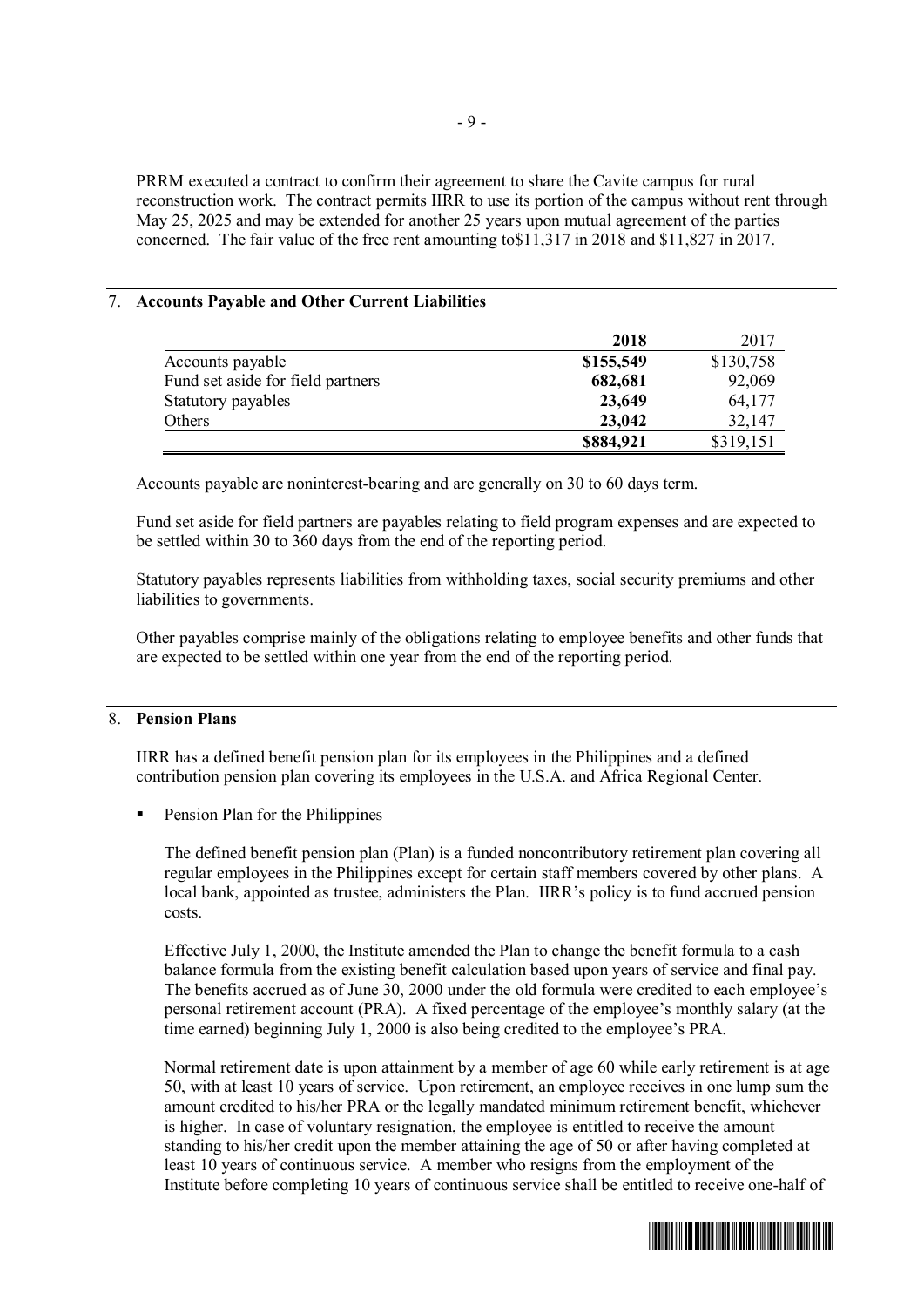the amount standing to his/her credit upon resignation and the balance of such amount standing to his/her credit upon attaining the age of 50. Alternatively, he/she may request for his/her fund balance to be transferred to another qualified plan. The fund is required to be under trusteeship to comply with the Philippine requirement for tax qualification. No part of the amount of the fund may be used for or diverted to any purpose other than for the benefit of the members and their beneficiaries.

The following table sets forth IIRR Plan's status:

|                                    | 2018       | 2017         |
|------------------------------------|------------|--------------|
| Projected benefit obligation (PBO) | \$299,240  | \$271,672    |
| Fair value of plan assets (FVPA)   | (332, 188) | (305, 181)   |
| Pension asset                      | (S32, 948) | $(\$33,509)$ |

The net pension cost for the Plan includes the following elements:

|                                       | 2018        | 2017        |
|---------------------------------------|-------------|-------------|
| Benefit cost:                         |             |             |
| Service cost                          | \$40,624    | \$39,859    |
| Interest cost on PBO                  | 164         | 12,166      |
| Expected return on plan assets        | (142)       | (2,118)     |
| Amortization of transition obligation | 83          |             |
| Amortization of actuarial gain        | (3,619)     | (2,931)     |
| Pension cost                          | \$37,110    | \$46,976    |
| Benefits paid                         | $(\$1,659)$ | $(\$5,107)$ |
| Contributions made                    | \$40,952    | \$39,859    |

Pension cost is presented as part of Staff cost under "Operating expenses" account in the statements of activities (see Note 11).

The principal assumptions used in determining projected benefit obligation as at December 31, 2018 and 2017 are shown below:

|                                        | 2018      | 2017      |
|----------------------------------------|-----------|-----------|
| Discount rate                          | $7.27\%$  | 5.78%     |
| Expected rate of return on plan assets | 0.70%     | 0.79%     |
| Expected rate of salary increases      | 2.50%     | 2.50%     |
| The changes in PBO are as follows:     |           |           |
|                                        | 2018      | 2017      |
| PBO at beginning of year               | \$271,672 | \$235,679 |
| Service cost                           | 40,624    | 39,859    |
| Interest cost on PBO                   | 164       | 12,166    |
| Benefits paid                          | (1,659)   | (5,107)   |
| Actuarial loss (gain)                  | 1,440     | (10, 282) |
| Translation adjustment                 | (13,001)  | (643)     |
| PBO at end of year                     | \$299,240 | \$271,672 |

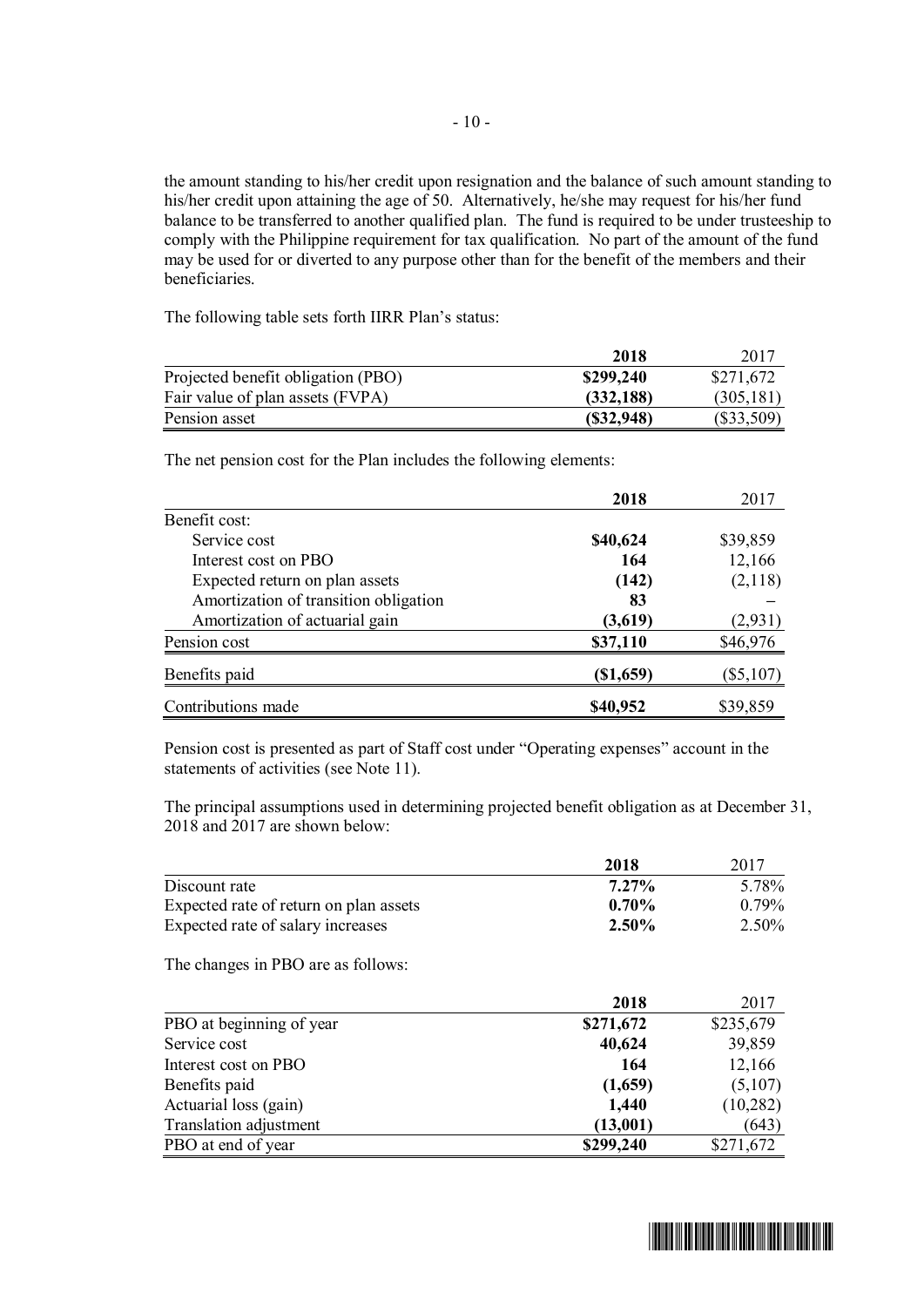The changes in FVPA are as follows:

|                                | 2018      | 2017      |
|--------------------------------|-----------|-----------|
| FVPA at beginning of year      | \$305,181 | \$250,959 |
| Expected return on plan assets | 142       | 2,118     |
| Contributions made             | 40,952    | 39,859    |
| Benefits paid                  | (1,659)   | (5,107)   |
| Actuarial gain                 | 3,204     | 17,888    |
| Translation adjustment         | (15, 632) | (536)     |
| FVPA at end of year            | \$332,188 | \$305,181 |

The Plan is funded by contributions of the Institute to a trust fund managed by a Philippine bank. The Plan assets of the Institute include Philippine peso and U.S. dollar-denominated investments. The market value of the Plan assets is determined by the fund trustee.

Notwithstanding any other provisions of the trust agreement, the fund trustee shall use its best efforts to maintain allocation of the investment of the provident fund as established by the Institute's retirement committee and approved by the Institute's BOT. Funds delivered to the trustee in Philippine pesos shall be invested in Philippine peso-denominated investments. Funds delivered to the trustee in U.S. dollars shall be invested in U.S. dollar-denominated investments.

The trust fund is 100% invested in UITFs denominated in Philippine peso in 2018 and 2017.

Pension Plan for Other Countries

Net pension cost for the defined contribution pension plan amounted to \$61,119 in 2018 and \$63,634 in 2017.

## 9. **Net Assets:**

a. With Donor Restrictions net assets consist of the following purposes as at December 31, 2018 and 2017:

Subject to expenditures for specified purpose:

| $\mathcal{L}$ and $\mathcal{L}$ to experiment of the specified purpose. |           |           |
|-------------------------------------------------------------------------|-----------|-----------|
| Learning Community Program                                              | 2018      | 2017      |
| CM170801 GMS Biodiveristy Conservation.                                 |           |           |
| <b>ADB</b>                                                              | \$659,930 | \$545,437 |
| UG18005 PROFIRA MidNorth Strengthening                                  |           |           |
| Mature Community Save                                                   | 505,498   |           |
| MY181102 Food Security Myanmar IDRC                                     | 387,331   | 185,427   |
| KE19002 CTA CLIMARK                                                     | 372,418   |           |
| MY181102 Food Security Myanmar IDRC                                     | 348,444   |           |
| AS18827 Leyte Restoration Initiative FFP                                | 338,705   | 124,765   |
| UG18006 PROFIRA North East Establishment                                |           |           |
| <b>Community Savings</b>                                                | 266,278   |           |
| AS17822 NGO Disaster Preparedness Platform.                             |           |           |
| <b>P2 G2A</b>                                                           | 251,737   |           |
|                                                                         |           |           |

*(Forward)*

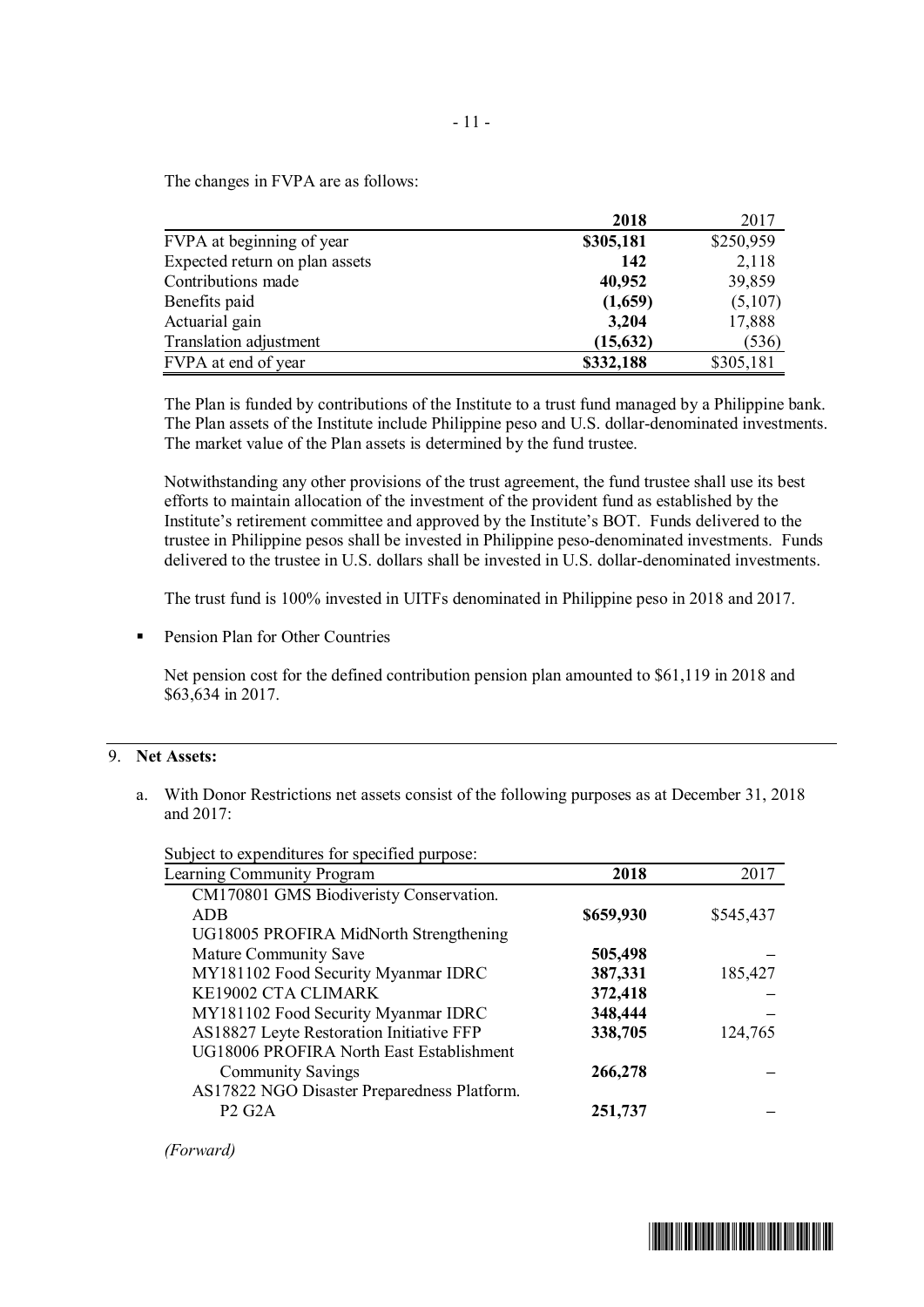| Subject to expenditures for specified purpose: |  |  |  |
|------------------------------------------------|--|--|--|
|------------------------------------------------|--|--|--|

| Learning Community Program                       | 2018        | 2017        |
|--------------------------------------------------|-------------|-------------|
| UG18004 WFP Capacity Support Smallholder         |             |             |
| farmers Agri.Market                              | \$187,275   | \$167,162   |
| UG17101 Agricultural .Extension Service          | 184,619     | 133,312     |
| KE19001 WSP3 Giving Girls 2 <sup>nd</sup> Chance | 140,000     | 59,038      |
| UG18010 VODP2 Consultancy                        |             |             |
| <b>Agricultural Extension</b>                    | 128,992     |             |
| MY191103 CIAT De-RISK                            | 107,389     |             |
| ET17002 Bldg Resilient Communities               |             |             |
| Livestock CTA                                    | 28,035      |             |
| CM161009 Promoting Resielint Comm EU             |             | 168,111     |
| UG16108 Community Save & Credit MOFED            |             | 415,019     |
|                                                  | \$3,906,651 | \$1,798,271 |

b. The board designated net assets comprised of the following funds without donor restrictions as at December 31, 2018 and 2017:

| Without donor restrictions:               | 2018        | 2017        |
|-------------------------------------------|-------------|-------------|
| Endowment funds:                          |             |             |
| The Alice Yen Fund                        | \$431,453   | \$508,145   |
| The Reader's Digest Endowment             |             |             |
| for Publications                          | 101,233     | 100,136     |
| The Employees' Welfare Fund               | 54,265      | 64,032      |
| The Mr. & Mrs. Yen Mei Tang Memorial Fund | 48,081      | 55,967      |
| The Jimmy Yen Go to the People Fund       | 28,520      | 28,261      |
|                                           | \$663,552   | \$756,541   |
|                                           |             |             |
| Other unrestricted funds                  | 1,178,497   | 3,436,643   |
|                                           | \$1,842,049 | \$4,193,184 |

Endowment Funds

Earnings and appreciation of endowment funds were included as part of without donor restrictions net assets.

Earnings and appreciation on The Alice Yen Fund may be used for purposes that honor the memory of Alice Yen and her contributions to rural reconstruction and those that relate to education, training, research programs of IIRR and professional development of its staff.

Earnings on The Reader's Digest Endowment for Publications may be used for publication expenses.

Earnings and appreciation on The Employees' Welfare Fund may be used for any purpose that tends to give a sense of security to IIRR's staff members.

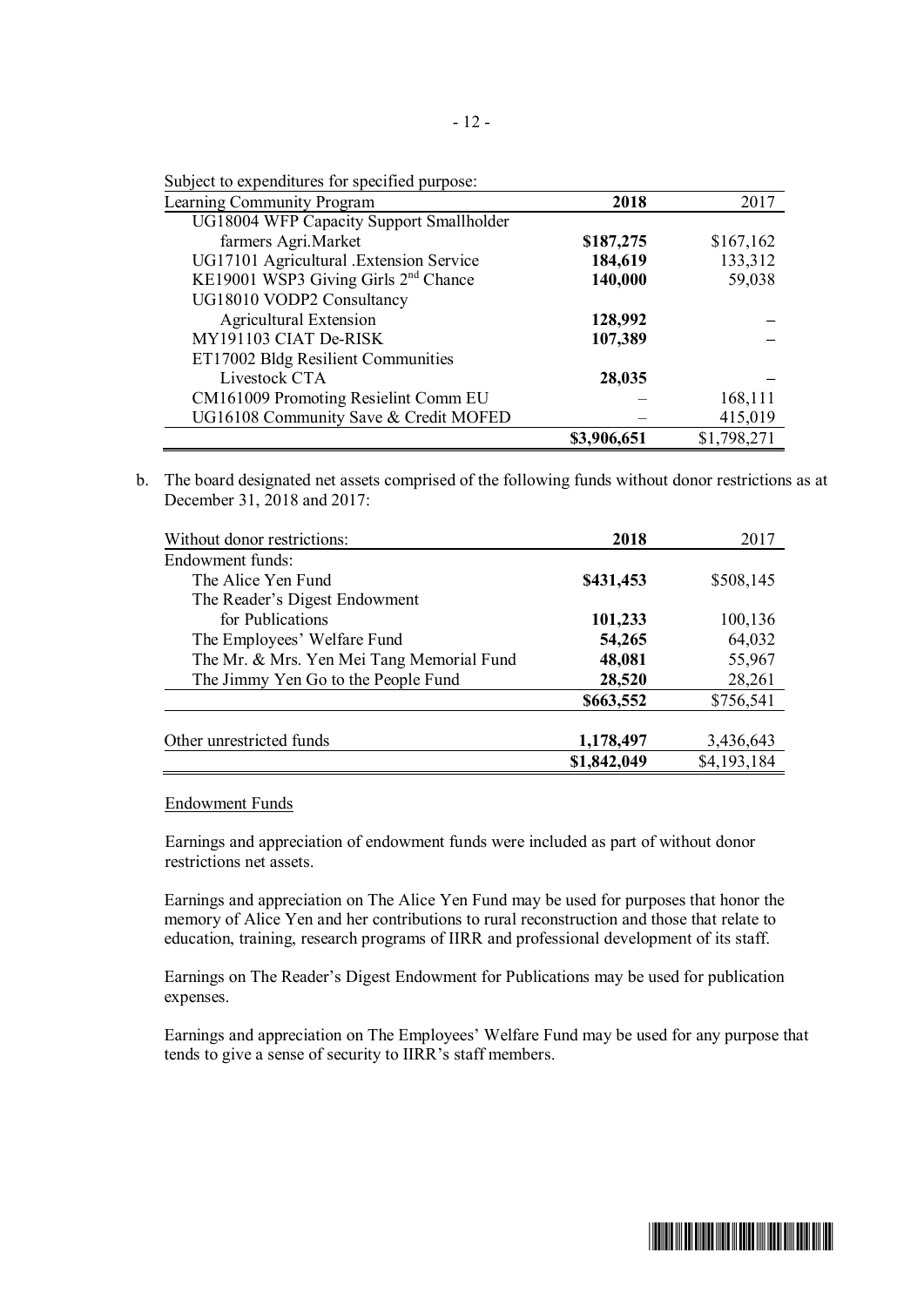Earnings and appreciation on The Mr. & Mrs. Yen Mei Tang Memorial Fund may be used for purposes that honor the memory of Mr. and Mrs. Yen Mei Tang and meet any of the following conditions:

- a. Send promising IIRR staff members, holding bachelor's degrees, to study for master's degrees at the University of the Philippines.
- b. Enable promising young staff members to attend short-term courses or to receive training in subjects related to IIRR's mission and language, computer science or to other subjects relating to their work for IIRR.
- c. Provide grants to finance on-site study of successful rural reconstruction efforts.
- d. Finance expenditures on facilities and equipment that improve staff effectiveness.
- e. Finance publications of IIRR staff members related to rural reconstruction.

In 2003, the Institute transferred the Rural Reconstruction Endowment Fund amounting to \$50,128 to an endowment trust, which is a separate entity. The endowment trust is organized exclusively for the benefit of the Institute and shall operate as a supporting organization of the Institute in accordance with Section 509 (a)(3) of the U.S. Internal Revenue Code. The Institute has no control over the trust. The earnings of the fund will be for the benefit of the Institute only upon the determination of the distributable amount by the trustees of the endowment trust. Any earnings not distributed shall be accumulated to the principal. The value of the endowment trust as at December 31, 2018 and 2017 amounted to \$71,088 and \$106,449, respectively.

Changes in the Endowment Net Assets for the year ended December 31, 2018 and 2017:

|                                         |                                      | 2018                       |              |
|-----------------------------------------|--------------------------------------|----------------------------|--------------|
|                                         | <b>Without donor</b><br>restrictions | With donor<br>restrictions | <b>Total</b> |
| Endowment net assets, beginning of year | \$756,541                            | \$—                        | \$756,541    |
| Investment return, net                  | 84,881                               |                            | 84,881       |
| Contributions                           | 28,520                               |                            | 28,520       |
| Amount appropriated for expenditure     | (84, 881)                            |                            | (84, 881)    |
| Changes in the market value             | (121, 509)                           |                            | (121, 509)   |
| Endowment net assets, end of year       | \$663,552                            | $S-$                       | \$663,552    |
|                                         |                                      | 2017                       |              |
|                                         | Without donor                        | With donor                 |              |
|                                         | restrictions                         | restrictions               | Total        |
| Endowment net assets, beginning of year | \$725,654                            | \$—                        | \$725,654    |
| Investment return, net                  | 13,832                               |                            | 13,832       |
| Contributions                           | 28,254                               |                            | 28,254       |
| Amount appropriated for expenditure     | (74, 878)                            |                            | (74, 878)    |
| Changes in the market value             | 63,679                               |                            | 63,679       |

Endowment net assets, end of year \$756,541 \$– \$756,541

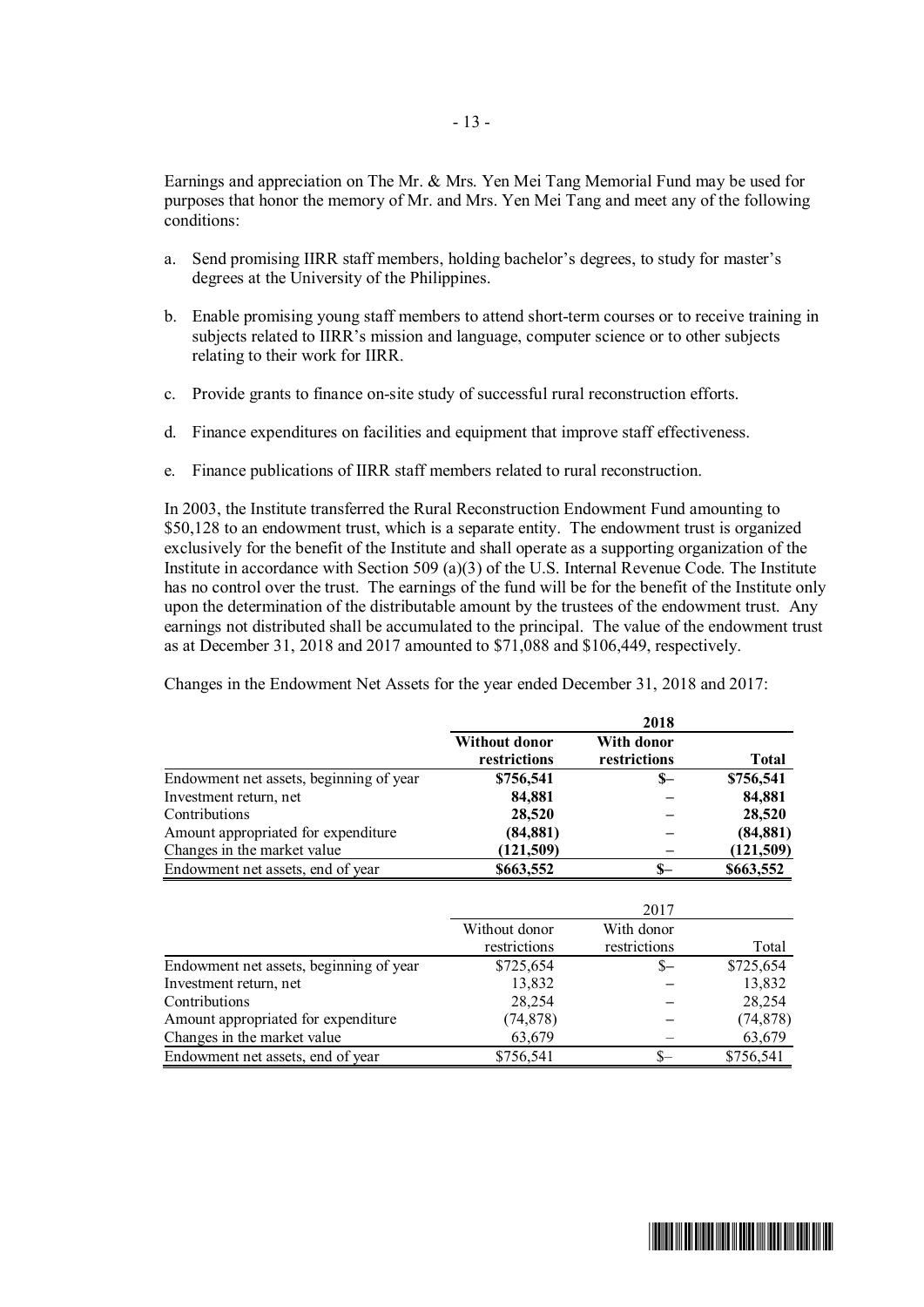#### 10. **Commitments and Contingencies**

IIRR leases various office spaces for its operations. The terms of these leases range from one to three years. Total rent expense amounted to \$67,834 in 2018 and \$63,761 in 2017 and is shown as part of "Rental and maintenance" under "Operating expenses" account in the statements of activities (see Note 11).

#### 11. **Operating Expenses**

|                                  | 2018        |                         |                 |                            |           |           |             |  |
|----------------------------------|-------------|-------------------------|-----------------|----------------------------|-----------|-----------|-------------|--|
|                                  |             | <b>Program Services</b> |                 | <b>Supporting Services</b> |           |           |             |  |
|                                  | Learning    | <b>Applied</b>          |                 | Management                 | Fund      |           |             |  |
|                                  | Community   | Learning                | <b>Subtotal</b> | and General                | Raising   | Subtotal  | Total       |  |
| <b>Field program expenses</b>    | \$1,918,159 | $S-$                    | \$1,918,159     | $S-$                       | $S-$      | $S-$      | \$1,918,159 |  |
| <b>Staff cost</b> (see Note 8)   | 1,316,305   | 111.012                 | 1.427.317       | 295.495                    | 59,099    | 354,594   | 1,781,911   |  |
| <b>Contractual services</b>      | 427,827     | 440,875                 | 868,702         | 30,562                     | 6,112     | 36,674    | 905,376     |  |
| Travel                           | 464,971     | 37,267                  | 502,238         | 33,766                     | 6,753     | 40,519    | 542,757     |  |
| Rental and maintenance           |             |                         |                 |                            |           |           |             |  |
| (see Note $10$ )                 | 197,373     | 9.687                   | 207,060         | 121.084                    | 24,217    | 145,301   | 352,361     |  |
| <b>Supplies and materials</b>    | 155,900     | 15,826                  | 171,726         | 4,526                      | 905       | 5,431     | 177,157     |  |
| Communication                    | 82,142      | 5.009                   | 87.151          | 16.196                     | 3.239     | 19.435    | 106,586     |  |
| <b>Depreciation</b> (see Note 6) | 28,702      | 3.189                   | 31,891          | 34.328                     | 7,972     | 42.300    | 74.191      |  |
| <b>Printing and publications</b> | 43,247      | 1,073                   | 44,320          | 2.720                      | 544       | 3,264     | 47,584      |  |
| <b>Others</b>                    | 5.161       | 574                     | 5.735           | 12.705                     | 1.434     | 14.139    | 19.874      |  |
|                                  | \$4,639,787 | \$624,512               | \$5,264,299     | \$551,382                  | \$110,275 | \$661,657 | \$5,925,956 |  |

|                           | 2017        |                  |             |             |                            |           |             |
|---------------------------|-------------|------------------|-------------|-------------|----------------------------|-----------|-------------|
|                           |             | Program Services |             |             | <b>Supporting Services</b> |           |             |
|                           | Learning    | Applied          |             | Management  | Fund                       |           |             |
|                           | Community   | Learning         | Subtotal    | and General | Raising                    | Subtotal  | Total       |
| Field program expenses    | \$1,368,751 | \$600,547        | \$1,969,298 | $S-$        | $S-$                       | $S-$      | \$1,969,298 |
| Staff cost (see Note 8)   | 806,778     | 297.369          | 1.104.147   | 333,344     | 45,154                     | 378,498   | 1,482,645   |
| Rental and maintenance    |             |                  |             |             |                            |           |             |
| (see Note $10$ )          | 149.035     | 96.376           | 245.411     | 69.018      | 8.545                      | 77.563    | 322,974     |
| Contractual services      | 72,966      | 63.533           | 136.499     | 33,168      | 12.660                     | 45,828    | 182,327     |
| Travel                    | 37.558      | 33,901           | 71.459      | 19.853      | 2.461                      | 22,314    | 93,773      |
| Depreciation (see Note 6) | 24.919      | 30,371           | 55,290      | 25,806      | 2,274                      | 28,080    | 83,370      |
| Communication             | 18.227      | 16,220           | 34.447      | 9.699       | 2,213                      | 11.912    | 46,359      |
| Supplies and materials    | 4,205       | 4.045            | 8,250       | 1.400       | 373                        | 1,773     | 10,023      |
| Printing and publication  | 2.906       | 2.819            | 5.725       | 899         | 669                        | 1.568     | 7.293       |
| Others                    | 30,077      | 35.183           | 65,260      | 5,031       | 1,783                      | 6,814     | 72,074      |
|                           | \$2,515,422 | \$1,180,364      | \$3,695,786 | \$498.218   | \$76.132                   | \$574,350 | \$4,270,136 |

The foregoing expenses and costs incurred by IIRR are classified by functional category of program and supporting services. The functional categories included under program services are described as follows:

#### a. Learning Community Program

This program aims to: (1) enable people and their communities to effect meaningful change in their lives through research and learning process; and, (2) generate knowledge about participatory human development through practical experience. Capacity building of people and their institutions is achieved at the community level through this program.

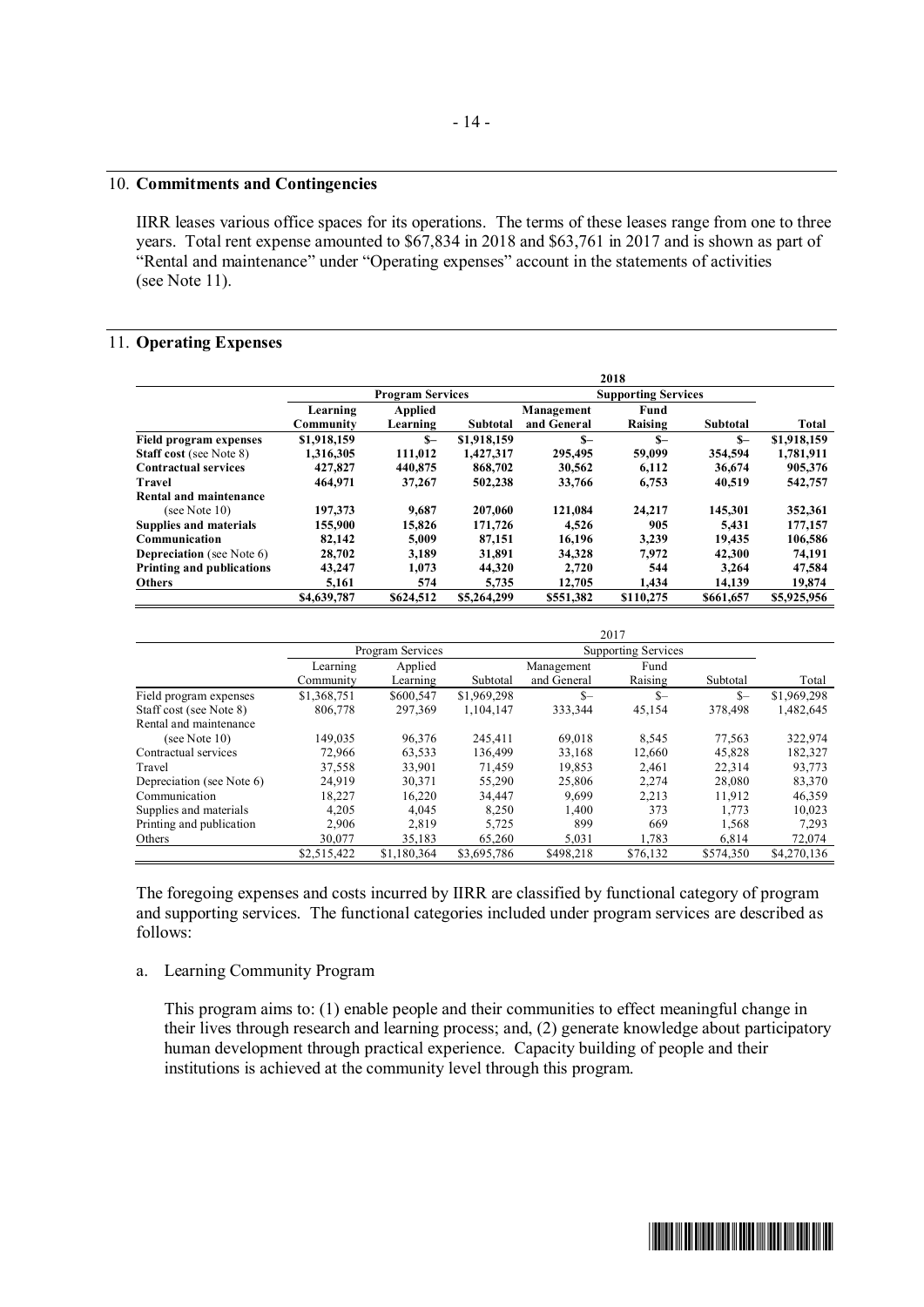- 15 -
- b. Applied Learning Program

This program aims to contribute to the global body of knowledge on organizational and program effectiveness and good governance through practical trainings, workshops, conferences, technical assistance, study programs and publications. The focus is to transform field experience into a unique, informed, evolving and on-site learning through interaction between community members and development practitioners engaged at national, regional and global levels.

## 12. **Liquidity**

IIRR's financial assets available within one year of the financial reporting date for general expenditure are as follows:

|                           | 2018        | 2017        |
|---------------------------|-------------|-------------|
| Cash and cash equivalents | \$311,643   | \$212,111   |
| Investments               | 663,552     | 756,541     |
| Contribution receivables  | 2,062,093   | 1,921,369   |
| Other receivables         | 113,617     | 1,302,759   |
| Total assets              | \$3,150,905 | \$4,192,780 |

IIRR's financial assets have been reduced by amounts not available for general use because of donor imposed restrictions within one year of the financial reporting date and amounts set aside for longterm investing in endowments.

IIRR's endowment funds consist of donor-restricted endowments. Income from donor-restricted endowments is restricted for specific purposes and, therefore, is not available for general expenditure.

As part of IIRR's liquidity management, it has a policy to structure its financial assets to be available as its general expenditures, liabilities, and other obligations come due.

## 13. **Subsequent Events**

The Institute evaluated events subsequent to December 31, 2018 through June 1, 2019. It was determined that there were no subsequent events or transactions that were material in the financial statements at December 31, 2018.

## 14. **Approval of the Financial Statements**

The financial statements were approved and authorized for issue by the BOT on June 1, 2019.

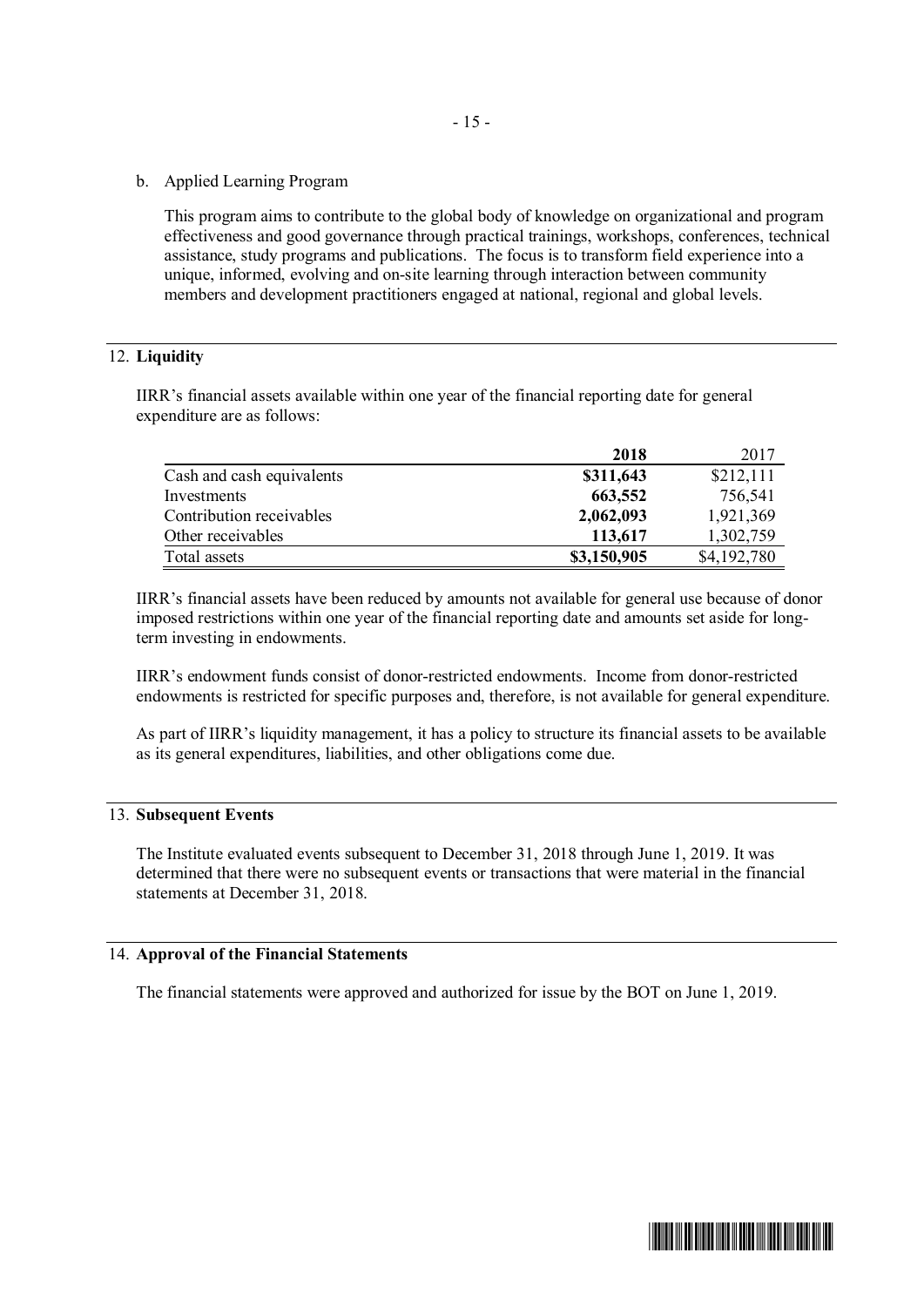## **INTERNATIONAL INSTITUTE OF RURAL RECONSTRUCTION STATEMENT OF ACTIVITIES - OPERATING BASIS\***

**For the Years Ended December 31**

**In US Dollars**

|                                                          | 2018                 |                   |                   |               | 2017                     |             |  |
|----------------------------------------------------------|----------------------|-------------------|-------------------|---------------|--------------------------|-------------|--|
|                                                          | <b>Without donor</b> | <b>With donor</b> |                   | Without donor | With donor               |             |  |
|                                                          | restrictions         | restrictions      | <b>Total</b>      | restrictions  | restrictions             | Total       |  |
| <b>OPERATING REVENUES</b>                                |                      |                   |                   |               |                          |             |  |
| Grants/Contribution                                      |                      |                   |                   |               |                          |             |  |
| Foundations                                              | 117,343              | 2,164,999         | 2,282,342         | 139,107       | 1,836,007                | 1,975,114   |  |
| Governments                                              |                      | 1,408,628         | 1,408,628         |               | 753,943                  | 753,943     |  |
| Individuals                                              | 881,718              | 26,100            | 907,818           | 187,478       | 33,003                   | 220,481     |  |
| Corporations                                             | 39,275               | 10                | 39,285            |               | 943,268                  | 943,268     |  |
|                                                          | \$1,038,336          | \$3,599,737       | \$4,638,073       | \$326,585     | \$3,566,221              | \$3,892,806 |  |
| Earned Income                                            |                      |                   |                   |               |                          |             |  |
| Use of campus facilities                                 | 556,538              |                   | 556,538           | 636,790       |                          | 636,790     |  |
| Trainings, courses, study missions, technical assistance | 142,207              |                   | 142,207           | 1,327,571     |                          | 1,327,571   |  |
| Workshops                                                | 78,203               |                   | 78,203            | 242,143       |                          | 242,143     |  |
| Publications sales                                       | 651                  |                   | 651               | 838           |                          | 838         |  |
|                                                          | 777,599              | $\qquad \qquad -$ | 777,599           | 2,207,342     | $\overline{\phantom{m}}$ | 2,207,342   |  |
| Others - net                                             | 20,682               | $\qquad \qquad -$ | 20,682            | 134,060       | $\overline{\phantom{m}}$ | 134,060     |  |
| Satisfaction of program restrictions                     | 1,752,570            | (1,752,570)       | $\qquad \qquad -$ | 2,938,866     | (2,938,866)              |             |  |
| Expiration of time restrictions                          | 15,000               | (15,000)          |                   | 15,000        | (15,000)                 |             |  |
| <b>TOTAL OPERATING REVENUES</b>                          | 3,604,187            | 1,832,167         | 5,436,354         | 5,621,853     | 612,355                  | 6,234,208   |  |
| <b>OPERATING EXPENSES</b>                                |                      |                   |                   |               |                          |             |  |
| Field program expenses                                   | 1,918,159            | $\qquad \qquad -$ | 1,918,159         | 1,969,298     |                          | 1,969,298   |  |
| Staff costs                                              | 1,781,911            |                   | 1,781,911         | 1,482,645     |                          | 1,482,645   |  |
| Contractual services                                     | 905,376              |                   | 905,376           | 182,327       |                          | 182,327     |  |
| Rental and maintenance                                   | 352,361              |                   | 352,361           | 322,974       |                          | 322,974     |  |
| Travel                                                   | 542,757              |                   | 542,757           | 93,773        | $\overline{\phantom{0}}$ | 93,773      |  |
| Supplies and materials                                   | 177,157              |                   | 177,157           | 10,023        |                          | 10,023      |  |
| Communications                                           | 106,586              |                   | 106,586           | 46,359        |                          | 46,359      |  |
| Printing and publications                                | 47,584               |                   | 47,584            | 7,293         |                          | 7,293       |  |
| Others                                                   | 14,338               |                   | 14,338            | 72,074        | $\overline{\phantom{0}}$ | 72,074      |  |
| <b>TOTAL OPERATING EXPENSES</b>                          | 5,846,229            | $\qquad \qquad -$ | 5,846,229         | 4,186,766     | $\overline{\phantom{m}}$ | 4,186,766   |  |

*(Forward)*